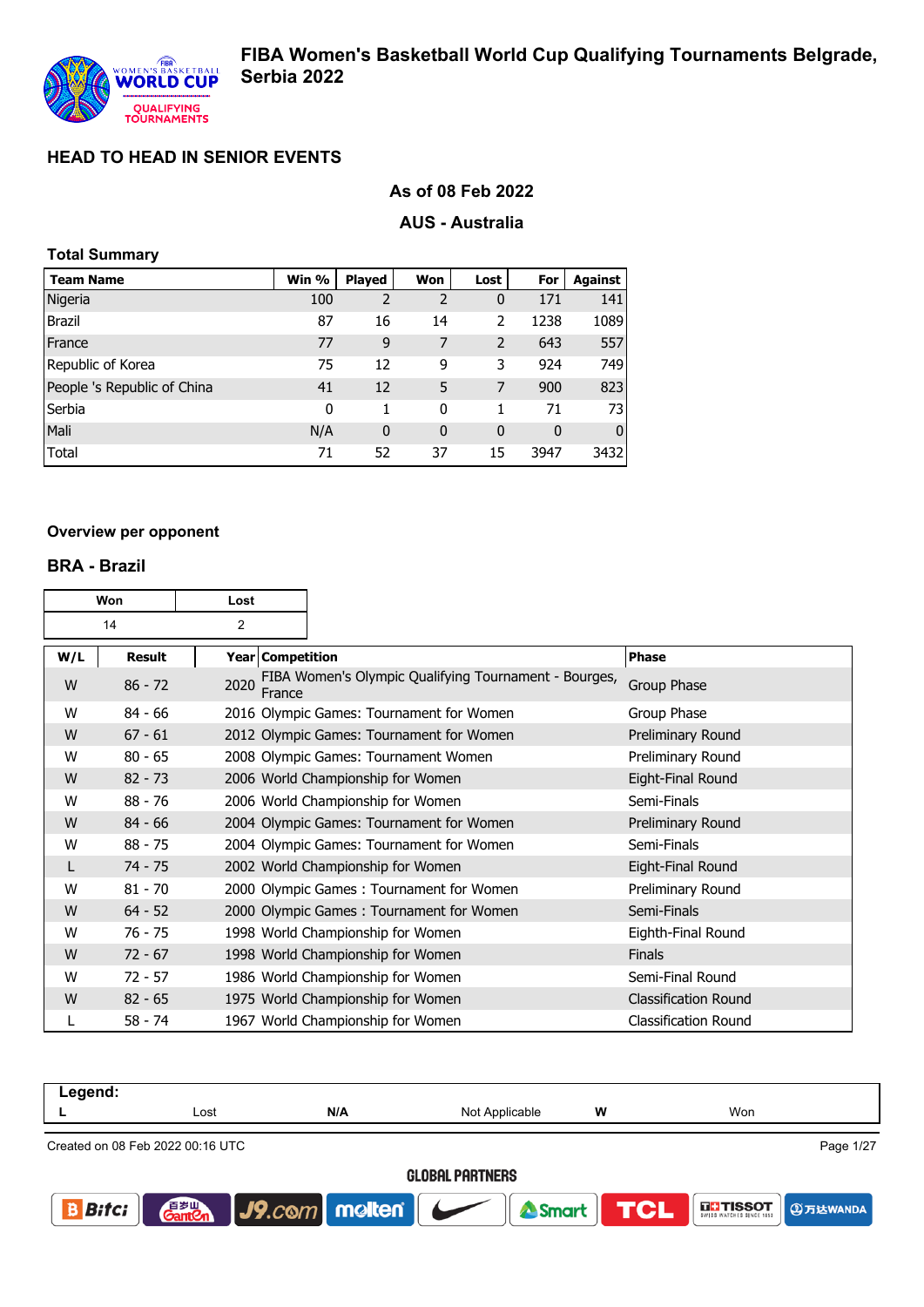

## **As of 08 Feb 2022**

## **AUS - Australia**

## **CHN - People 's Republic of China**

| Won |            | Lost               |                                                       |                   |
|-----|------------|--------------------|-------------------------------------------------------|-------------------|
|     | 5          | 7                  |                                                       |                   |
| W/L | Result     | Year   Competition |                                                       | <b>Phase</b>      |
|     | $64 - 82$  |                    | 2021 FIBA Women's Asia Cup Division A                 | Group Phase       |
|     | 74 - 76    |                    | 2020 Tokyo 2020 Women's Olympic Basketball Tournament | Group Phase       |
| L   | $69 - 70$  |                    | 2019 FIBA Women's Asia Cup Division A                 | Group Phase       |
| W   | $83 - 42$  |                    | 2018 FIBA Women's Basketball World Cup                | Quarter-Finals    |
| W   | $75 - 60$  |                    | 2012 Olympic Games: Tournament for Women              | Quarter-Finals    |
| W   | $91 - 68$  |                    | 2010 FIBA World Championship for Women                | Preliminary Round |
| W   | $90 - 56$  |                    | 2008 Olympic Games: Tournament Women                  | Semi-Finals       |
| W   | $101 - 72$ |                    | 2002 World Championship for Women                     | Eight-Final Round |
|     | $67 - 87$  |                    | 1994 World Championship for Women                     | Preliminary Round |
|     | $65 - 66$  |                    | 1994 World Championship for Women                     | Semi-Finals       |
|     | $57 - 77$  |                    | 1986 World Championship for Women                     | Preliminary Round |
|     | $64 - 67$  |                    | 1984 Olympic Games: Tournament for Women              | Preliminary Round |

## **FRA - France**

|     | Won<br>Lost    |                    |                                                       |                          |
|-----|----------------|--------------------|-------------------------------------------------------|--------------------------|
|     | $\overline{2}$ |                    |                                                       |                          |
| W/L | Result         | Year   Competition |                                                       | <b>Phase</b>             |
| L   | $63 - 72$      | 2020<br>France     | FIBA Women's Olympic Qualifying Tournament - Bourges, | Group Phase              |
| W   | $89 - 71$      |                    | 2016 Olympic Games: Tournament for Women              | Group Phase              |
| L   | $70 - 74$      |                    | 2012 Olympic Games: Tournament for Women              | Preliminary Round        |
| W   | $62 - 52$      |                    | 2010 FIBA World Championship for Women                | Eight-Final Round        |
| W   | $74 - 62$      |                    | 2010 FIBA World Championship for Women                | Classification $(5 - 8)$ |
| W   | $79 - 66$      |                    | 2006 World Championship for Women                     | <b>Quarter-Finals</b>    |
| W   | $78 - 52$      |                    | 2002 World Championship for Women                     | <b>Quarter-Finals</b>    |
| W   | $69 - 62$      |                    | 2000 Olympic Games: Tournament for Women              | Preliminary Round        |
| W   | $59 - 46$      |                    | 1979 World Championship for Women                     | <b>Final Round</b>       |

| Lost                             | N/A | Not Applicable | w                           | Won                                                |  |  |
|----------------------------------|-----|----------------|-----------------------------|----------------------------------------------------|--|--|
| Created on 08 Feb 2022 00:16 UTC |     |                |                             | Page 2/27                                          |  |  |
| <b>GLOBAL PARTNERS</b>           |     |                |                             |                                                    |  |  |
|                                  |     |                |                             | Smart <b>TCL</b> External <b>O</b> Fig. 10 A Smart |  |  |
|                                  |     |                | <b>Ganton</b> J9.com molten |                                                    |  |  |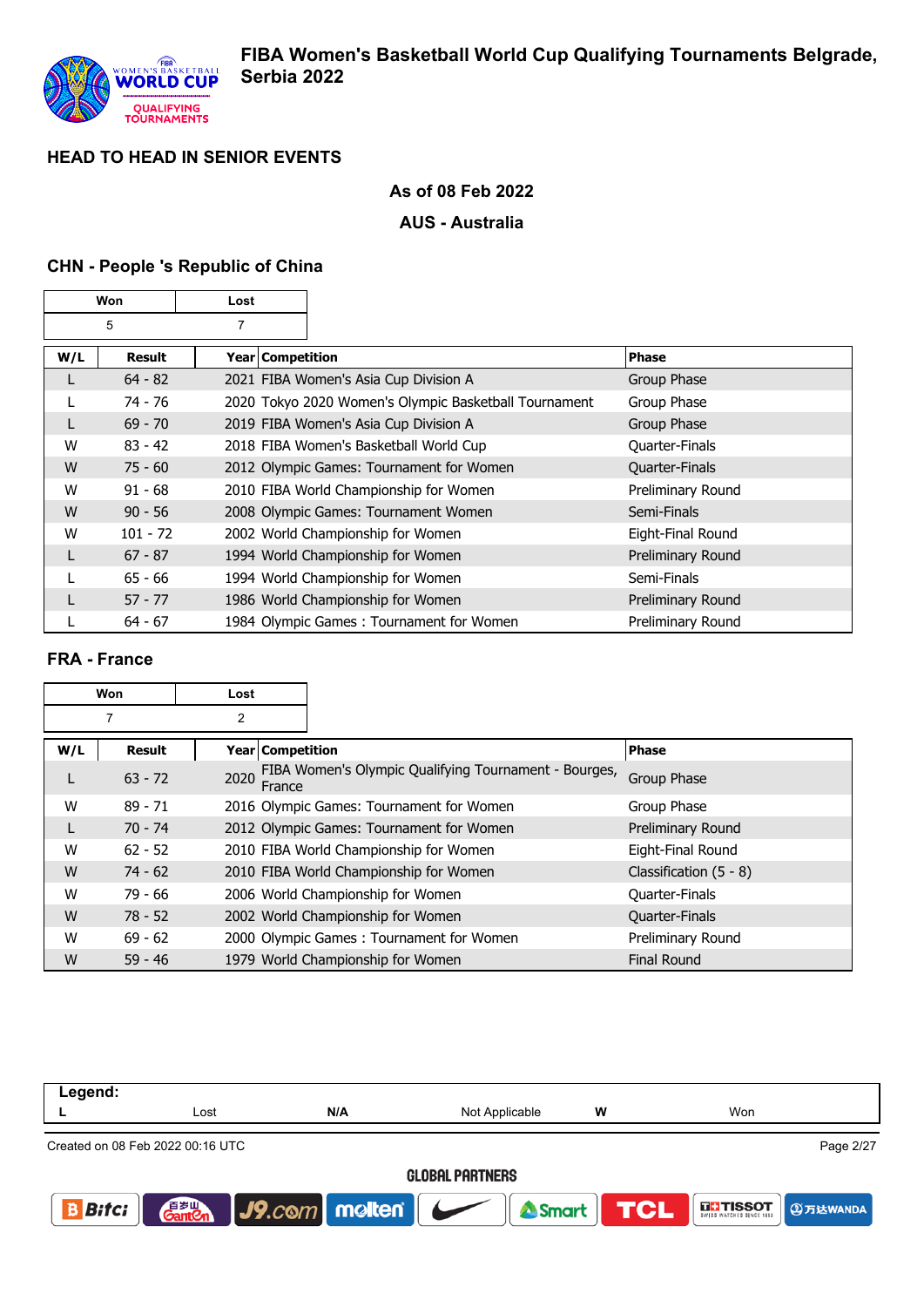

## **As of 08 Feb 2022**

## **AUS - Australia**

## **KOR - Republic of Korea**

| Won<br>Lost |           |                    |                                          |                    |
|-------------|-----------|--------------------|------------------------------------------|--------------------|
|             | 9         | 3                  |                                          |                    |
| W/L         | Result    | Year   Competition |                                          | Phase              |
| W           | $88 - 58$ |                    | 2021 FIBA Women's Asia Cup Division A    | 3rd Place Game     |
| W           | $98 - 62$ |                    | 2019 FIBA Women's Asia Cup Division A    | 3rd Place Game     |
| W           | $78 - 54$ |                    | 2017 FIBA Women's Asia Cup Division A    | Group Phase        |
| W           | $81 - 64$ |                    | 2017 FIBA Women's Asia Cup Division A    | Semi Finals        |
| W           | $87 - 54$ |                    | 2014 FIBA World Championship for Women   | Group Phase        |
| W           | $90 - 62$ |                    | 2008 Olympic Games: Tournament Women     | Preliminary Round  |
| W           | $91 - 63$ |                    | 2002 World Championship for Women        | <b>Finals</b>      |
| W           | $76 - 61$ |                    | 1996 Olympic Games: Tournament for Women | Preliminary Round  |
| L           | $55 - 91$ |                    | 1988 Olympic Games: Tournament for Women | Preliminary Round  |
| W           | $60 - 50$ |                    | 1986 World Championship for Women        | Final Round        |
| L           | $48 - 54$ |                    | 1984 Olympic Games: Tournament for Women | Preliminary Round  |
|             | 72 - 76   |                    | 1979 World Championship for Women        | <b>Final Round</b> |

# **NGR - Nigeria**

|     | Won       | Lost |                         |                                          |                   |
|-----|-----------|------|-------------------------|------------------------------------------|-------------------|
|     |           |      |                         |                                          |                   |
| W/L | Result    |      | <b>Year Competition</b> |                                          | <b>Phase</b>      |
| W   | $86 - 68$ |      |                         | 2018 FIBA Women's Basketball World Cup   | Group Phase       |
| W   | $85 - 73$ |      |                         | 2004 Olympic Games: Tournament for Women | Preliminary Round |

## **SRB - Serbia**

|     | Won           | Lost |                         |                                          |                       |
|-----|---------------|------|-------------------------|------------------------------------------|-----------------------|
|     |               |      |                         |                                          |                       |
| W/L | <b>Result</b> |      | <b>Year Competition</b> |                                          | <b>Phase</b>          |
|     | $71 - 73$     |      |                         | 2016 Olympic Games: Tournament for Women | <b>Quarter-Finals</b> |

| Lost                             | N/A | W<br>Not Applicable |                                     | Won                                         |  |  |
|----------------------------------|-----|---------------------|-------------------------------------|---------------------------------------------|--|--|
| Created on 08 Feb 2022 00:16 UTC |     |                     |                                     | Page 3/27                                   |  |  |
| <b>GLOBAL PARTNERS</b>           |     |                     |                                     |                                             |  |  |
|                                  |     |                     |                                     | Smart <b>TCL</b> ETISSOT <b>TAN A SMART</b> |  |  |
|                                  |     |                     | <b>Carles J9.com molten Company</b> |                                             |  |  |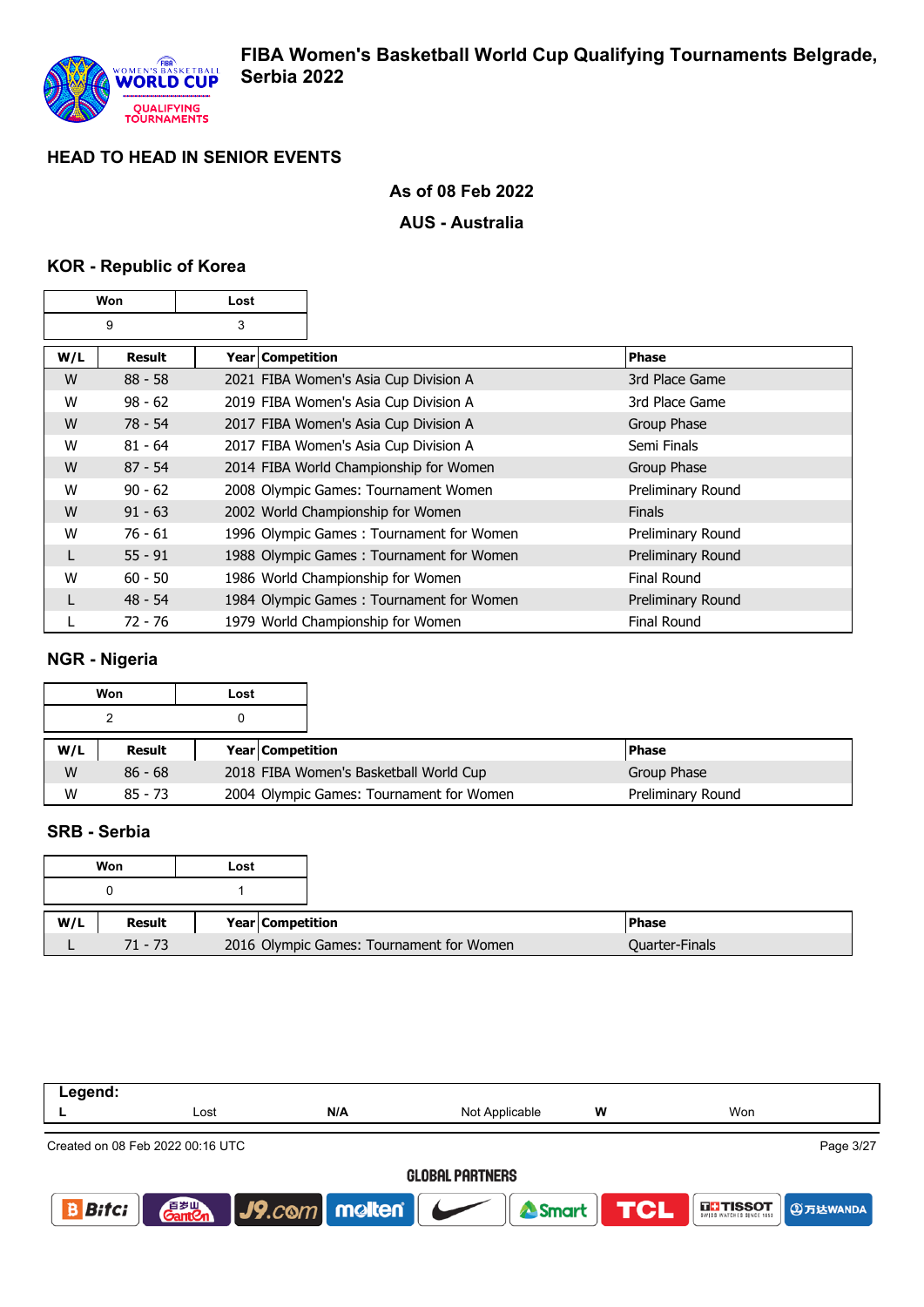### **As of 08 Feb 2022**

**BRA - Brazil**

| <b>Total Summary</b> |  |
|----------------------|--|
|----------------------|--|

| <b>Team Name</b>            | Win % | <b>Played</b> | Won                      | Lost | For  | Against        |
|-----------------------------|-------|---------------|--------------------------|------|------|----------------|
| Mali                        | 100   |               |                          | 0    | 80   | 73             |
| Nigeria                     | 100   |               | 1                        | 0    | 82   | 63             |
| People 's Republic of China | 50    | 8             | 4                        | 4    | 710  | 685            |
| Republic of Korea           | 40    | 10            | 4                        | 6    | 737  | 718            |
| France                      | 22    | 9             | $\overline{\phantom{0}}$ | 7    | 542  | 611            |
| Australia                   | 12    | 16            | $\overline{\phantom{a}}$ | 14   | 1089 | 1238           |
| Serbia                      | N/A   | $\mathbf 0$   | $\mathbf 0$              | 0    | 0    | $\overline{0}$ |
| Total                       | 31    | 45            | 14                       | 31   | 3240 | 3388           |

#### **Overview per opponent**

#### **AUS - Australia**

|     | Won<br>Lost          |      |                  |                                                       |                             |
|-----|----------------------|------|------------------|-------------------------------------------------------|-----------------------------|
|     | $\overline{2}$<br>14 |      |                  |                                                       |                             |
| W/L | <b>Result</b>        |      | Year Competition |                                                       | <b>Phase</b>                |
|     | $72 - 86$            | 2020 | France           | FIBA Women's Olympic Qualifying Tournament - Bourges, | Group Phase                 |
|     | $66 - 84$            |      |                  | 2016 Olympic Games: Tournament for Women              | Group Phase                 |
|     | $61 - 67$            |      |                  | 2012 Olympic Games: Tournament for Women              | Preliminary Round           |
|     | $65 - 80$            |      |                  | 2008 Olympic Games: Tournament Women                  | Preliminary Round           |
|     | $73 - 82$            |      |                  | 2006 World Championship for Women                     | Eight-Final Round           |
|     | 76 - 88              |      |                  | 2006 World Championship for Women                     | Semi-Finals                 |
|     | $66 - 84$            |      |                  | 2004 Olympic Games: Tournament for Women              | Preliminary Round           |
|     | 75 - 88              |      |                  | 2004 Olympic Games: Tournament for Women              | Semi-Finals                 |
| W   | $75 - 74$            |      |                  | 2002 World Championship for Women                     | Eight-Final Round           |
|     | $70 - 81$            |      |                  | 2000 Olympic Games: Tournament for Women              | Preliminary Round           |
|     | $52 - 64$            |      |                  | 2000 Olympic Games: Tournament for Women              | Semi-Finals                 |
|     | 75 - 76              |      |                  | 1998 World Championship for Women                     | Eighth-Final Round          |
|     | $67 - 72$            |      |                  | 1998 World Championship for Women                     | <b>Finals</b>               |
|     | $57 - 72$            |      |                  | 1986 World Championship for Women                     | Semi-Final Round            |
|     | $65 - 82$            |      |                  | 1975 World Championship for Women                     | <b>Classification Round</b> |
| W   | 74 - 58              |      |                  | 1967 World Championship for Women                     | <b>Classification Round</b> |

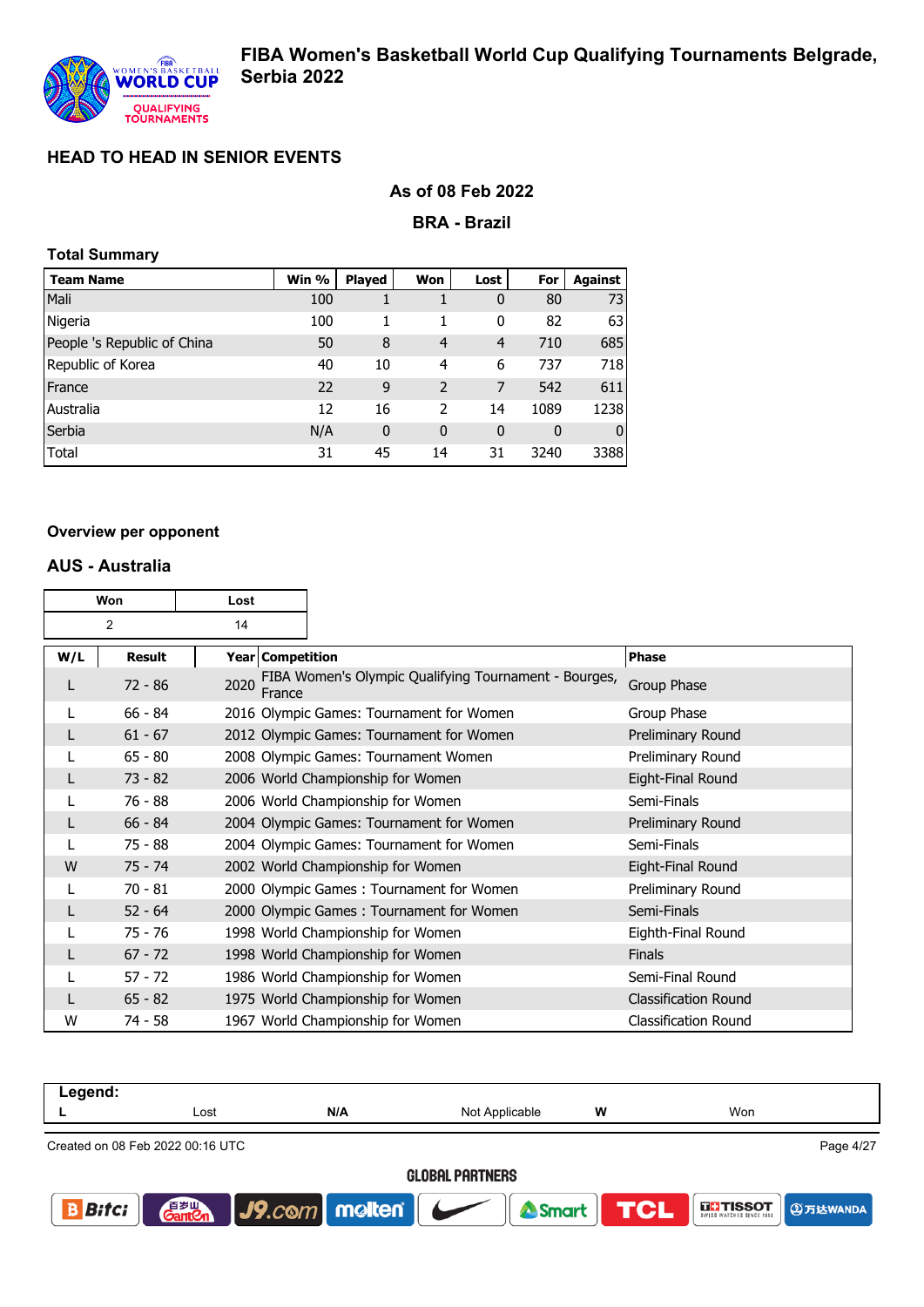

## **As of 08 Feb 2022**

**BRA - Brazil**

## **CHN - People 's Republic of China**

|     | Won        | Lost               |                                          |                             |
|-----|------------|--------------------|------------------------------------------|-----------------------------|
|     | 4          | 4                  |                                          |                             |
| W/L | Result     | Year   Competition |                                          | <b>Phase</b>                |
| W   | $85 - 73$  |                    | 2002 World Championship for Women        | Preliminary Round           |
|     | $80 - 81$  |                    | 2002 World Championship for Women        | Classification Round        |
| W   | $98 - 83$  |                    | 1996 Olympic Games: Tournament for Women | Preliminary Round           |
|     | $90 - 97$  |                    | 1994 World Championship for Women        | Quarter-Finals              |
| W   | $96 - 87$  |                    | 1994 World Championship for Women        | Final                       |
| W   | $100 - 97$ |                    | 1990 World Championship for Women        | Classification Round        |
| L   | $90 - 95$  |                    | 1990 World Championship for Women        | <b>Classification Round</b> |
|     | $71 - 72$  |                    | 1983 World Championship for Women        | Final Round                 |

## **FRA - France**

| Won<br>Lost |               |      |                                          |                                                       |                                   |
|-------------|---------------|------|------------------------------------------|-------------------------------------------------------|-----------------------------------|
|             | 2             | 7    |                                          |                                                       |                                   |
| W/L         | <b>Result</b> |      | Year Competition                         |                                                       | <b>Phase</b>                      |
| L           | $72 - 89$     | 2020 | France                                   | FIBA Women's Olympic Qualifying Tournament - Bourges, | Group Phase                       |
|             | $64 - 74$     |      |                                          | 2016 Olympic Games: Tournament for Women              | Group Phase                       |
| L           | $48 - 61$     |      |                                          | 2014 FIBA World Championship for Women                | Qualifications for Quarter-Finals |
|             | $58 - 73$     |      | 2012 Olympic Games: Tournament for Women |                                                       | Preliminary Round                 |
| W           | $74 - 65$     |      |                                          | 2002 World Championship for Women                     | <b>Classification Round</b>       |
|             | $70 - 73$     |      |                                          | 2000 Olympic Games: Tournament for Women              | Preliminary Round                 |
| L           | $64 - 76$     |      |                                          | 1979 World Championship for Women                     | Preliminary Round                 |
| W           | $55 - 51$     |      |                                          | 1971 World Championship for Women                     | Final Round                       |
|             | $37 - 49$     |      |                                          | 1953 World Championship for Women                     | <b>Final Round</b>                |

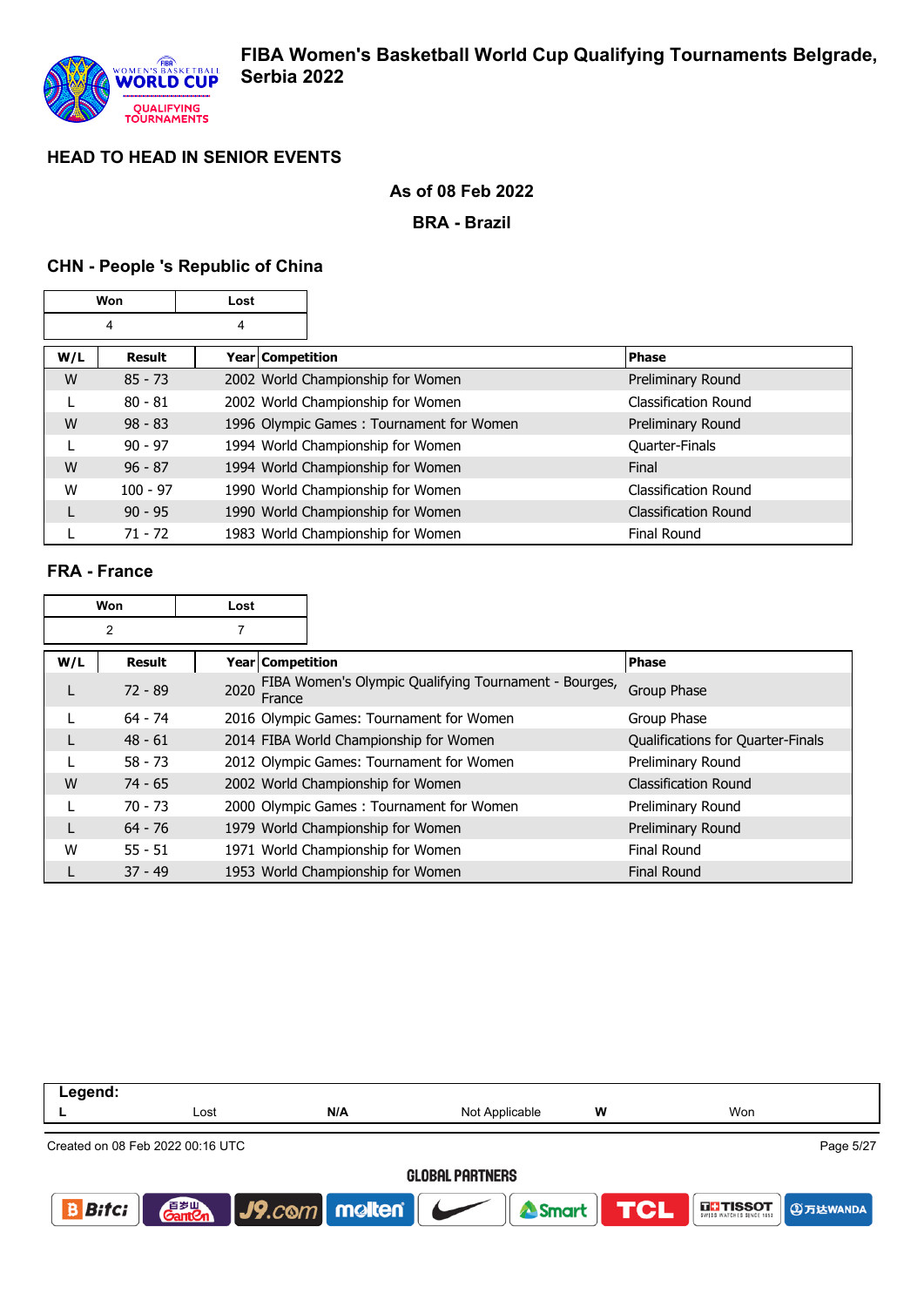

## **As of 08 Feb 2022**

**BRA - Brazil**

## **KOR - Republic of Korea**

|     | Won        | Lost               |                                          |                    |
|-----|------------|--------------------|------------------------------------------|--------------------|
|     | 4          | 6                  |                                          |                    |
| W/L | Result     | Year   Competition |                                          | <b>Phase</b>       |
| L   | $60 - 61$  |                    | 2010 FIBA World Championship for Women   | Preliminary Round  |
|     | $62 - 68$  |                    | 2008 Olympic Games: Tournament Women     | Preliminary Round  |
| W   | $106 - 86$ |                    | 2006 World Championship for Women        | Preliminary Round  |
|     | $70 - 71$  |                    | 2002 World Championship for Women        | Quarter-Finals     |
| W   | $84 - 73$  |                    | 2000 Olympic Games: Tournament for Women | <b>Finals</b>      |
| W   | $75 - 65$  |                    | 1998 World Championship for Women        | Preliminary Round  |
| L   | $69 - 71$  |                    | 1986 World Championship for Women        | Preliminary Round  |
|     | $79 - 80$  |                    | 1983 World Championship for Women        | <b>Final Round</b> |
| L   | $62 - 80$  |                    | 1975 World Championship for Women        | Preliminary Round  |
| W   | $70 - 63$  |                    | 1971 World Championship for Women        | <b>Final Round</b> |

#### **MLI - Mali**

|     | Won       | Lost                                   |
|-----|-----------|----------------------------------------|
|     |           |                                        |
| W/L | Result    | <b>Year Competition</b>                |
| W   | $80 - 73$ | 2010 FIBA World Championship for Women |

## **NGR - Nigeria**

|     | Won       | Lost                    |                                          |
|-----|-----------|-------------------------|------------------------------------------|
|     |           |                         |                                          |
| W/L | Result    | <b>Year Competition</b> |                                          |
| W   | $82 - 63$ |                         | 2004 Olympic Games: Tournament for Women |

| Page 6/27                          |  |  |  |  |  |
|------------------------------------|--|--|--|--|--|
| <b>GLOBAL PARTNERS</b>             |  |  |  |  |  |
| Smart <b>TCL</b> External Original |  |  |  |  |  |
|                                    |  |  |  |  |  |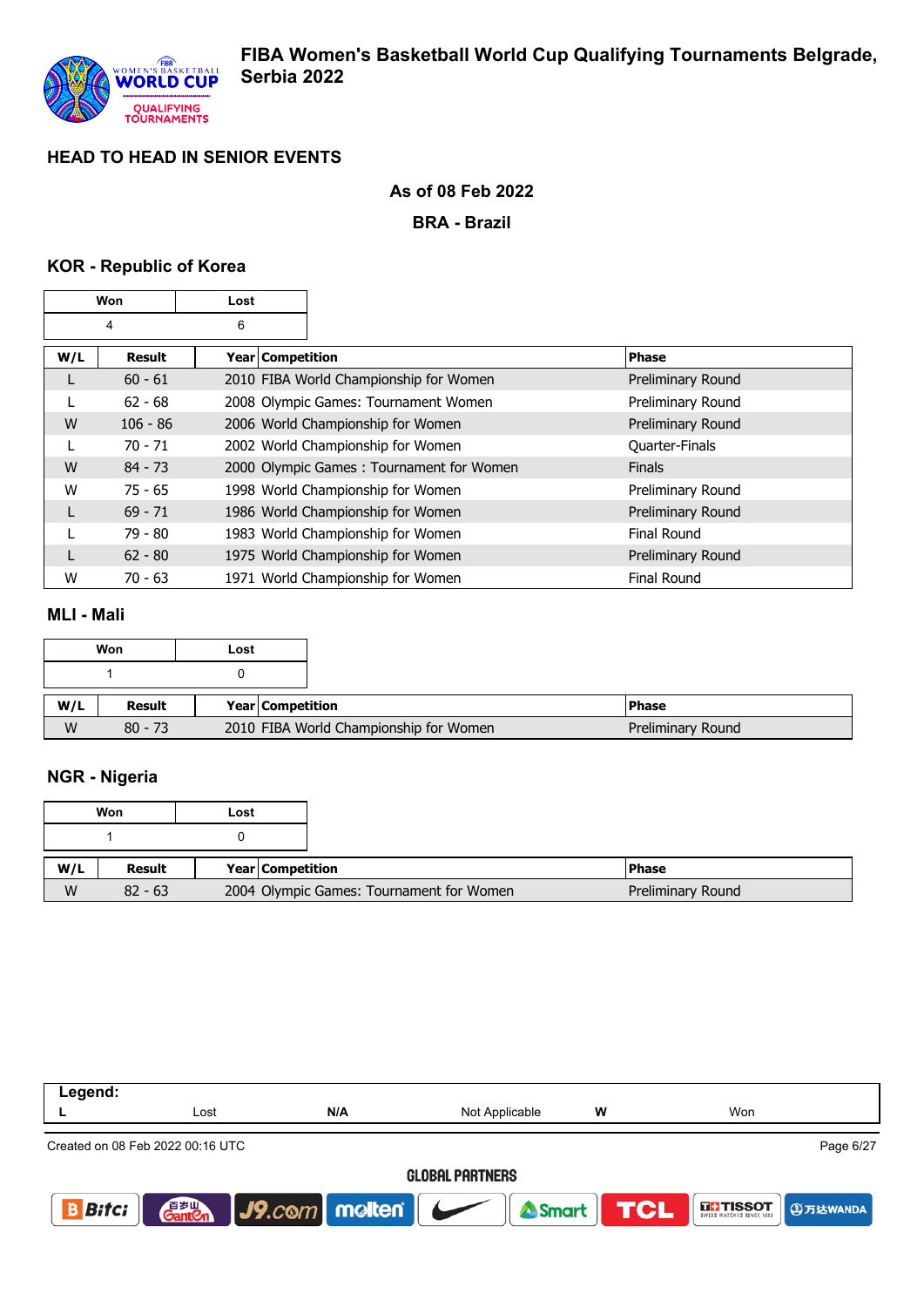### **As of 08 Feb 2022**

## **CHN - People 's Republic of China**

| <b>Total Summary</b> |       |               |                |      |      |         |
|----------------------|-------|---------------|----------------|------|------|---------|
| <b>Team Name</b>     | Win % | <b>Played</b> | Won            | Lost | For  | Against |
| Mali                 | 100   |               |                | 0    | 69   | 48      |
| Nigeria              | 100   | 1             | 1              | 0    | 71   | 59      |
| Republic of Korea    | 60    | 43            | 26             | 17   | 3260 | 3012    |
| Australia            | 58    | 12            | 7              | 5    | 823  | 900     |
| <b>Brazil</b>        | 50    | 8             | $\overline{4}$ | 4    | 685  | 710     |
| France               | 50    | 2             | 1              | 1    | 133  | 145     |
| Serbia               | 25    | 4             | 1              | 3    | 290  | 291     |
| Total                | 58    | 71            | 41             | 30   | 5331 | 5165    |

#### **Overview per opponent**

#### **AUS - Australia**

| Won<br>Lost |               |                    |                                                       |                       |
|-------------|---------------|--------------------|-------------------------------------------------------|-----------------------|
|             | 7             | 5                  |                                                       |                       |
| W/L         | <b>Result</b> | Year   Competition |                                                       | <b>Phase</b>          |
| W           | $82 - 64$     |                    | 2021 FIBA Women's Asia Cup Division A                 | Group Phase           |
| W           | 76 - 74       |                    | 2020 Tokyo 2020 Women's Olympic Basketball Tournament | Group Phase           |
| W           | $70 - 69$     |                    | 2019 FIBA Women's Asia Cup Division A                 | Group Phase           |
|             | $42 - 83$     |                    | 2018 FIBA Women's Basketball World Cup                | Quarter-Finals        |
|             | $60 - 75$     |                    | 2012 Olympic Games: Tournament for Women              | <b>Quarter-Finals</b> |
|             | $68 - 91$     |                    | 2010 FIBA World Championship for Women                | Preliminary Round     |
|             | $56 - 90$     |                    | 2008 Olympic Games: Tournament Women                  | Semi-Finals           |
|             | $72 - 101$    |                    | 2002 World Championship for Women                     | Eight-Final Round     |
| W           | $87 - 67$     |                    | 1994 World Championship for Women                     | Preliminary Round     |
| W           | $66 - 65$     |                    | 1994 World Championship for Women                     | Semi-Finals           |
| W           | $77 - 57$     |                    | 1986 World Championship for Women                     | Preliminary Round     |
| W           | $67 - 64$     |                    | 1984 Olympic Games: Tournament for Women              | Preliminary Round     |

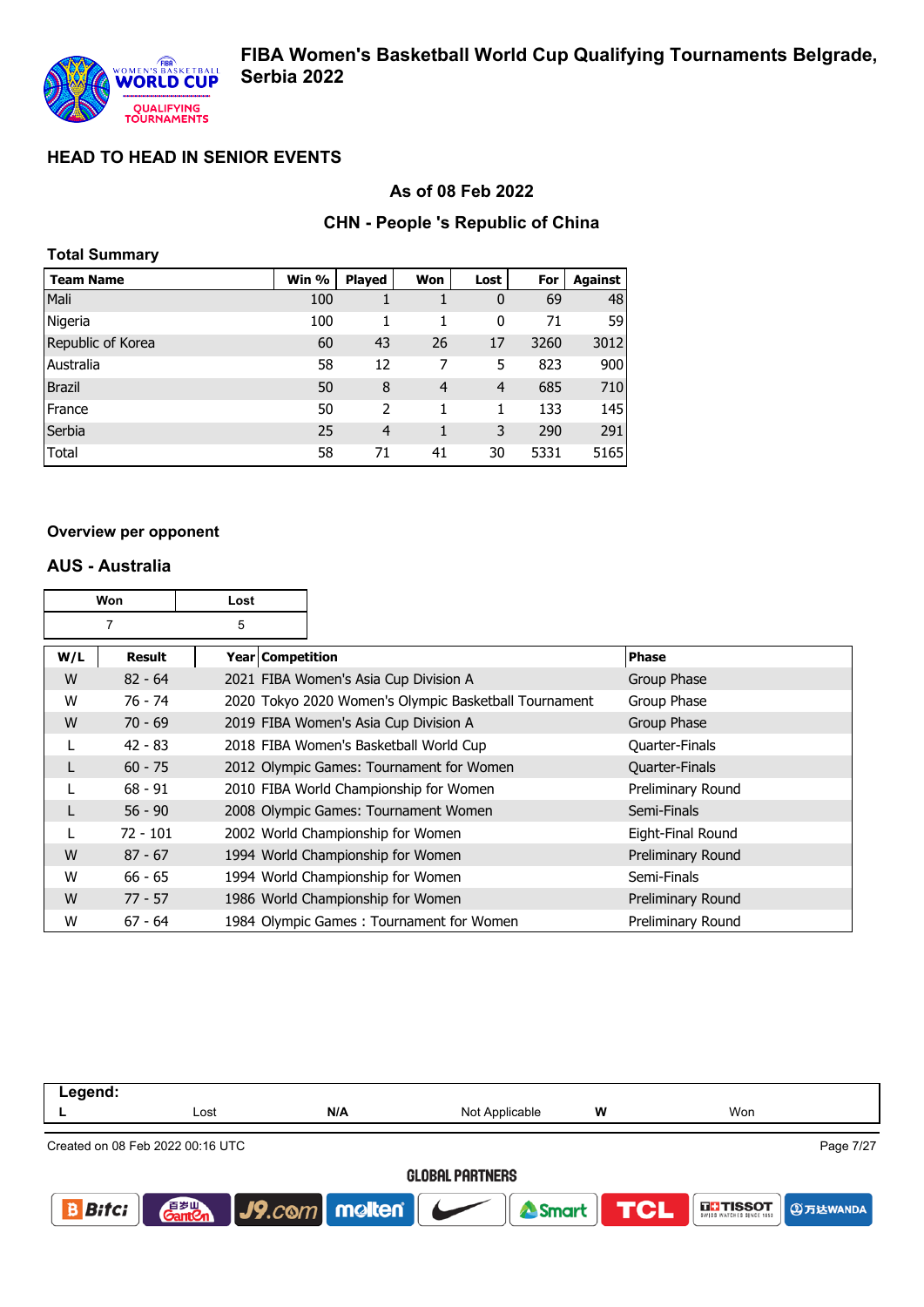

### **As of 08 Feb 2022**

## **CHN - People 's Republic of China**

### **BRA - Brazil**

|     | Won        | Lost |                  |                                          |                             |
|-----|------------|------|------------------|------------------------------------------|-----------------------------|
|     | 4          | 4    |                  |                                          |                             |
| W/L | Result     |      | Year Competition |                                          | <b>Phase</b>                |
|     | $73 - 85$  |      |                  | 2002 World Championship for Women        | Preliminary Round           |
| W   | $81 - 80$  |      |                  | 2002 World Championship for Women        | <b>Classification Round</b> |
| L   | $83 - 98$  |      |                  | 1996 Olympic Games: Tournament for Women | Preliminary Round           |
| W   | $97 - 90$  |      |                  | 1994 World Championship for Women        | Quarter-Finals              |
| L   | $87 - 96$  |      |                  | 1994 World Championship for Women        | Final                       |
|     | $97 - 100$ |      |                  | 1990 World Championship for Women        | Classification Round        |
| W   | $95 - 90$  |      |                  | 1990 World Championship for Women        | <b>Classification Round</b> |
| W   | $72 - 71$  |      |                  | 1983 World Championship for Women        | <b>Final Round</b>          |

## **FRA - France**

|     | Won       | Lost |                                        |                   |
|-----|-----------|------|----------------------------------------|-------------------|
|     |           |      |                                        |                   |
| W/L | Result    |      | <b>Year Competition</b>                | <b>Phase</b>      |
|     | $67 - 81$ |      | 2018 FIBA Women's Basketball World Cup | Class, $5-6$      |
| W   | $66 - 64$ |      | 2006 World Championship for Women      | Eight-Final Round |

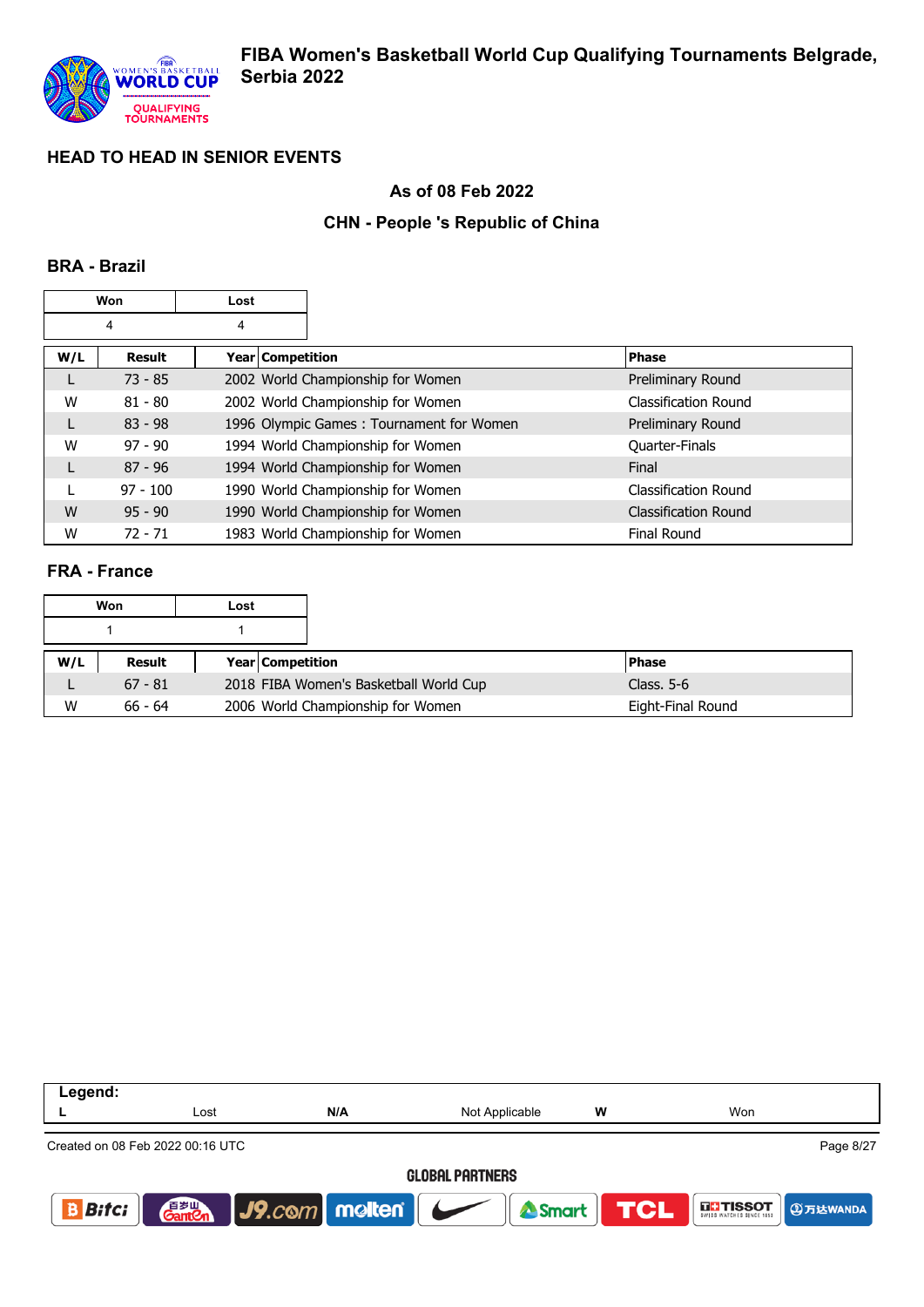$\overline{\phantom{0}}$ 

## **As of 08 Feb 2022**

## **CHN - People 's Republic of China**

### **KOR - Republic of Korea**

 $\mathbf{r}$ 

|         | Won        | Lost             |                                                                      |                                                       |                             |
|---------|------------|------------------|----------------------------------------------------------------------|-------------------------------------------------------|-----------------------------|
|         | 26         | 17               |                                                                      |                                                       |                             |
| W/L     | Result     | Year Competition |                                                                      |                                                       | <b>Phase</b>                |
| W       | $93 - 69$  |                  | 2021 FIBA Women's Asia Cup Division A                                |                                                       | Semi-Finals                 |
| W       | $100 - 60$ | 2020<br>Serbia   |                                                                      | FIBA Women's Olympic Qualifying Tournaments Belgrade, | Group Phase                 |
| W       | $80 - 52$  |                  | 2019 FIBA Women's Asia Cup Division A                                |                                                       | Semi-Finals                 |
| W       | $75 - 51$  |                  | 2017 FIBA Women's Asia Cup Division A                                |                                                       | 3rd Place Game              |
| W       | $74 - 58$  |                  | 2015 FIBA Asia Women's Championship                                  |                                                       | Group Phase                 |
| W       | $60 - 45$  |                  | 2015 FIBA Asia Women's Championship                                  |                                                       | Semi-Finals                 |
| L       | $70 - 72$  |                  | 2013 FIBA Asia Championship for Women                                |                                                       | Preliminary Round           |
| L       | $66 - 71$  |                  | 2013 FIBA Asia Championship for Women                                |                                                       | Semi-Final                  |
| L       | $93 - 99$  |                  | 2011 FIBA Asia Championship for Women                                |                                                       | Preliminary Round           |
| W       | $65 - 62$  |                  | 2011 FIBA Asia Championship for Women                                |                                                       | Final                       |
| W       | $75 - 72$  |                  | 2009 FIBA Asia Championship for Women                                |                                                       | Preliminary Round           |
| W       | $91 - 71$  |                  | 2009 FIBA Asia Championship for Women                                |                                                       | Final                       |
| L       | $80 - 83$  |                  | 2007 FIBA Asia Championship for Women                                |                                                       | Preliminary Round           |
| L       | $73 - 79$  |                  | 2007 FIBA Asia Championship for Women                                |                                                       | Finals                      |
| L       | $56 - 63$  |                  | 2005 FIBA Asia Championship for Women                                |                                                       | Preliminary Round           |
| W       | $73 - 67$  |                  | 2005 FIBA Asia Championship for Women                                |                                                       | Final Round                 |
| W       | $71 - 54$  |                  |                                                                      | 2004 Olympic Games: Tournament for Women              | Preliminary Round           |
| L       | $77 - 80$  |                  | 2003 Asian Championship for Women                                    |                                                       | Preliminary Round           |
| W       | $100 - 64$ |                  | 2001 Asian Championship for Women                                    |                                                       | Preliminary Round - Level I |
| L       | $64 - 81$  |                  | 1999 Asian Championship for Women                                    |                                                       | Preliminary Round - Level I |
| L       | $69 - 70$  |                  | 1999 Asian Championship for Women                                    |                                                       | Semi-Finals - Level I       |
| L       | $65 - 72$  |                  | 1997 Asian Championship for Women                                    |                                                       | Preliminary Round - Level I |
| W       | $85 - 71$  |                  |                                                                      | 1996 Olympic Games: Tournament for Women              | <b>Finals</b>               |
| L       | $73 - 78$  |                  | 1995 Asian Championship for Women                                    |                                                       | Preliminary Round - Level I |
| W       | $94 - 69$  |                  | 1995 Asian Championship for Women                                    |                                                       | Final                       |
| W       | $82 - 71$  |                  | 1994 Asian Championship for Women                                    |                                                       | Preliminary Round           |
| W       | $74 - 66$  |                  | 1994 Asian Championship for Women                                    |                                                       | <b>Finals</b>               |
| W       | $81 - 78$  |                  | 1992 Asian Championship for Women                                    |                                                       | Preliminary Round           |
| W       | $89 - 76$  |                  | 1992 Asian Championship for Women<br><b>Final Round</b>              |                                                       |                             |
| W       | $78 - 76$  |                  | 1990 Asian Championship for Women - Preliminary Round<br>Group Phase |                                                       |                             |
| W       | $81 - 80$  |                  | 1990 World Championship for Women                                    |                                                       | Classification Round        |
| Legend: |            |                  |                                                                      |                                                       |                             |
| L       |            | Lost             | N/A                                                                  | Not Applicable                                        | W<br>Won                    |

Created on 08 Feb 2022 00:16 UTC

**Cant2** 

**GLOBAL PARTNERS** 

Smart

molten®

 $J9$ . $com$ 

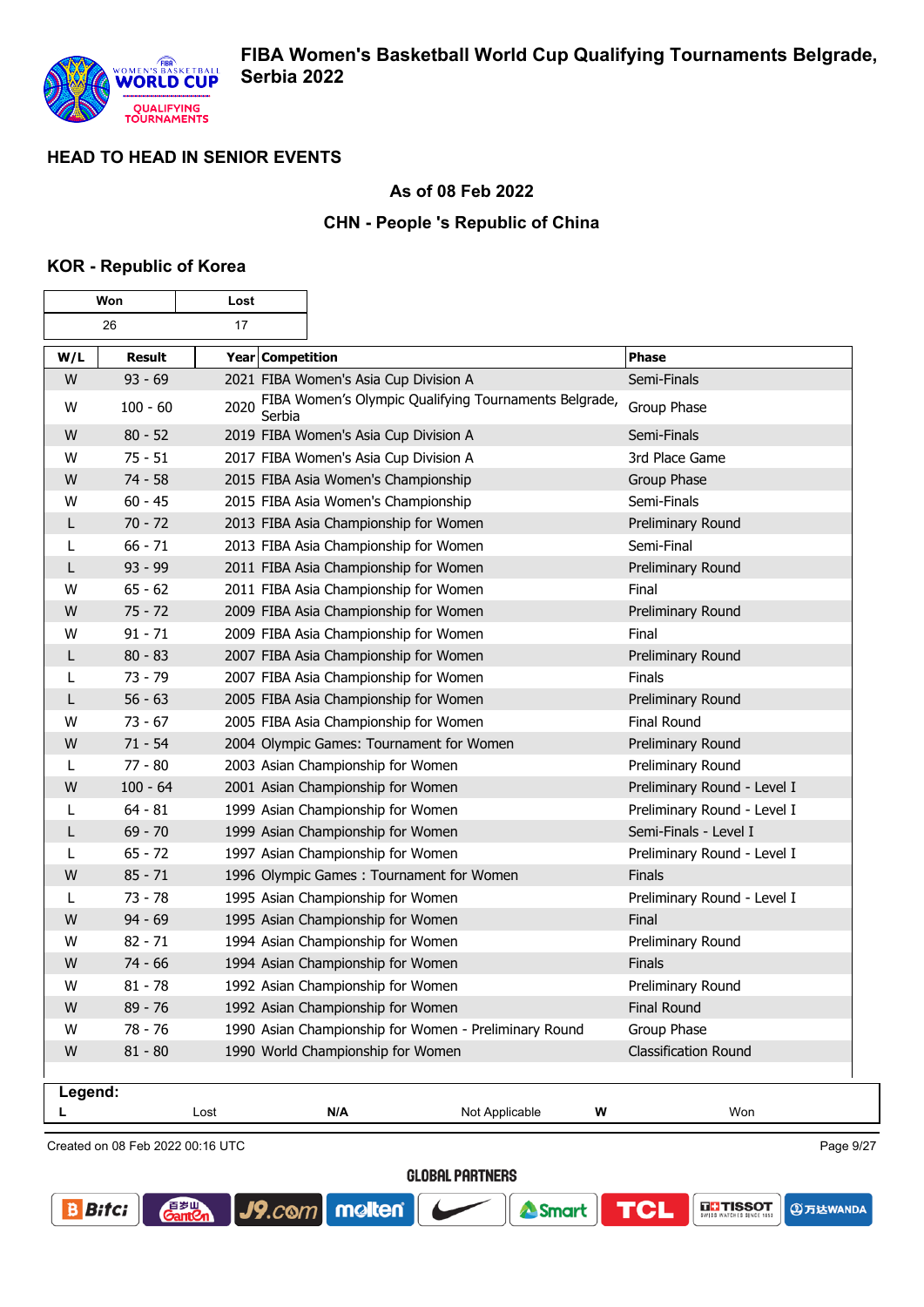

# **As of 08 Feb 2022**

## **CHN - People 's Republic of China**

## **KOR - Republic of Korea**

| Won |            | Lost |                                                       |                    |
|-----|------------|------|-------------------------------------------------------|--------------------|
|     | 26         | 17   |                                                       |                    |
|     | 72 - 73    |      | 1988 Asian Championship for Women - Preliminary Round | Group Phase        |
| W   | $97 - 95$  |      | 1988 Olympic Games: Tournament for Women              | Semi-Final Round   |
| W   | $82 - 65$  |      | 1986 Asian Championship for Women                     | Final              |
| W   | $76 - 59$  |      | 1984 Asian Championship for Women                     | Semi-Finals        |
| L   | $61 - 62$  |      | 1984 Asian Championship for Women                     | Final Round        |
| L   | $56 - 69$  |      | 1984 Olympic Games: Tournament for Women              | Preliminary Round  |
| W   | $72 - 69$  |      | 1983 World Championship for Women                     | Final Round        |
| W   | $71 - 63$  |      | 1983 World Championship for Women                     | <b>Finals</b>      |
|     | $64 - 65$  |      | 1982 Asian Championship for Women                     | Final Round        |
| L   | $68 - 101$ |      | 1980 Asian Championship for Women                     | <b>Final Round</b> |
|     | $61 - 63$  |      | 1978 Asian Championship for Women - Preliminary Round | Group Phase        |
| W   | $73 - 68$  |      | 1976 Asian Championship for Women - Preliminary Round | Group Phase        |

### **MLI - Mali**

|     | Won       | Lost |                                      |                   |
|-----|-----------|------|--------------------------------------|-------------------|
|     |           |      |                                      |                   |
| W/L | Result    |      | Year Competition                     | l Phase           |
| W   | $69 - 48$ |      | 2008 Olympic Games: Tournament Women | Preliminary Round |

# **NGR - Nigeria**

|     | Won       | Lost |                    |                                   |                   |
|-----|-----------|------|--------------------|-----------------------------------|-------------------|
|     |           |      |                    |                                   |                   |
| W/L | Result    |      | Year   Competition |                                   | <b>Phase</b>      |
| W   | $71 - 59$ |      |                    | 2006 World Championship for Women | Preliminary Round |

| Lost                   | N/A                              | Not Applicable | w | Won                                     |  |  |
|------------------------|----------------------------------|----------------|---|-----------------------------------------|--|--|
|                        |                                  |                |   | Page 10/27                              |  |  |
| <b>GLOBAL PARTNERS</b> |                                  |                |   |                                         |  |  |
|                        |                                  |                |   | <b>THISSOT 9万达WANDA</b>                 |  |  |
|                        | Created on 08 Feb 2022 00:16 UTC |                |   | <b>Canten J9.com molten   Smart TCL</b> |  |  |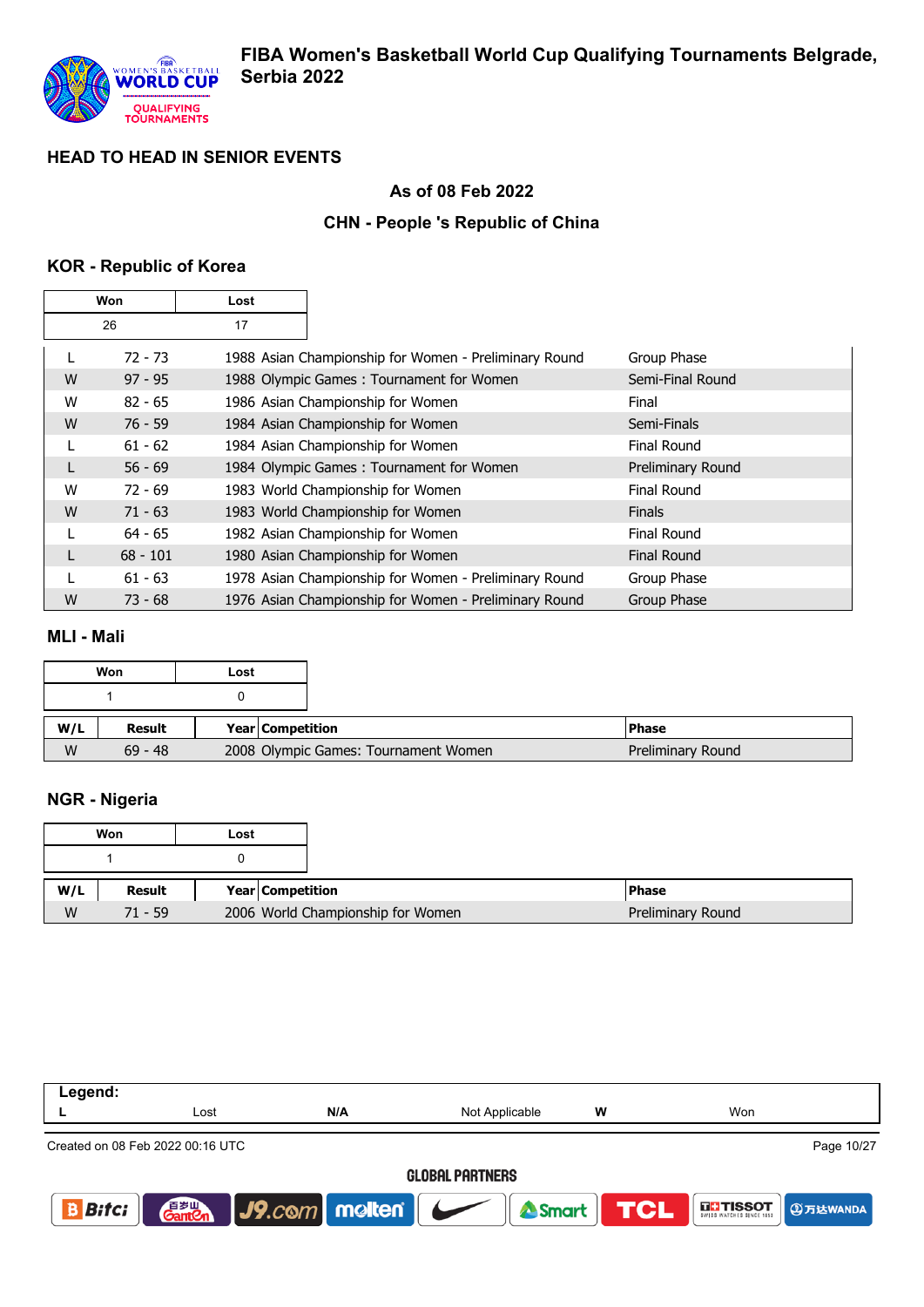

## **As of 08 Feb 2022**

## **CHN - People 's Republic of China**

#### **SRB - Serbia**

| Won |           | Lost |                                        |                                                       |                    |
|-----|-----------|------|----------------------------------------|-------------------------------------------------------|--------------------|
|     |           | 3    |                                        |                                                       |                    |
| W/L | Result    |      | Year Competition                       |                                                       | <b>Phase</b>       |
| ┗   | $70 - 77$ |      |                                        | 2020 Tokyo 2020 Women's Olympic Basketball Tournament | Quarter-Finals     |
|     | $72 - 80$ |      |                                        | 2016 Olympic Games: Tournament for Women              | Group Phase        |
| ┗   | $63 - 65$ |      | 2014 FIBA World Championship for Women |                                                       | Group Phase        |
| W   | $85 - 69$ |      |                                        | 2014 FIBA World Championship for Women                | Classification 5-8 |

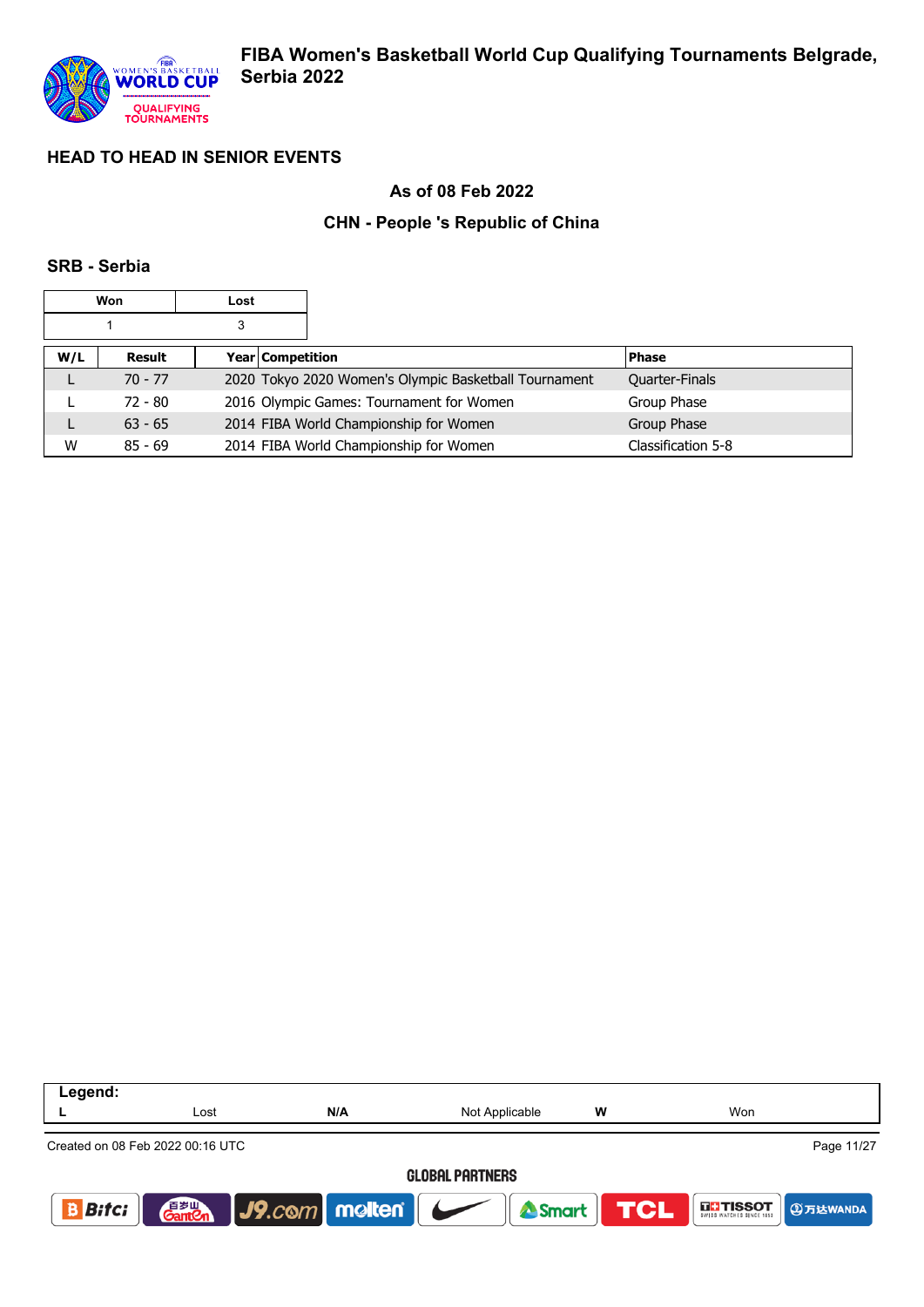### **As of 08 Feb 2022**

#### **FRA - France**

| <b>Total Summary</b> |
|----------------------|
|                      |

| <b>Team Name</b>            | Win % | <b>Played</b> | Won            | Lost | For  | Against |
|-----------------------------|-------|---------------|----------------|------|------|---------|
| Mali                        | 100   |               |                | 0    | 87   | 33      |
| Nigeria                     | 100   | 2             | 2              | 0    | 171  | 124     |
| <b>Brazil</b>               | 77    | 9             | 7              | 2    | 611  | 542     |
| Serbia                      | 62    | 8             | 5              | 3    | 581  | 508     |
| People 's Republic of China | 50    | 2             | 1              | 1    | 145  | 133     |
| Republic of Korea           | 50    | 10            | 5              | 5    | 690  | 669     |
| Australia                   | 22    | 9             | $\overline{2}$ | 7    | 557  | 643     |
| Total                       | 56    | 41            | 23             | 18   | 2842 | 2652    |

#### **Overview per opponent**

#### **AUS - Australia**

| Won<br>Lost |                |                  |                                                       |                          |
|-------------|----------------|------------------|-------------------------------------------------------|--------------------------|
|             | $\overline{2}$ | 7                |                                                       |                          |
| W/L         | Result         | Year Competition |                                                       | <b>Phase</b>             |
| W           | $72 - 63$      | 2020<br>France   | FIBA Women's Olympic Qualifying Tournament - Bourges, | Group Phase              |
|             | $71 - 89$      |                  | 2016 Olympic Games: Tournament for Women              | Group Phase              |
| W           | $74 - 70$      |                  | 2012 Olympic Games: Tournament for Women              | Preliminary Round        |
|             | $52 - 62$      |                  | 2010 FIBA World Championship for Women                | Eight-Final Round        |
|             | $62 - 74$      |                  | 2010 FIBA World Championship for Women                | Classification $(5 - 8)$ |
|             | $66 - 79$      |                  | 2006 World Championship for Women                     | Quarter-Finals           |
|             | $52 - 78$      |                  | 2002 World Championship for Women                     | Quarter-Finals           |
|             | $62 - 69$      |                  | 2000 Olympic Games: Tournament for Women              | Preliminary Round        |
|             | $46 - 59$      |                  | 1979 World Championship for Women                     | <b>Final Round</b>       |

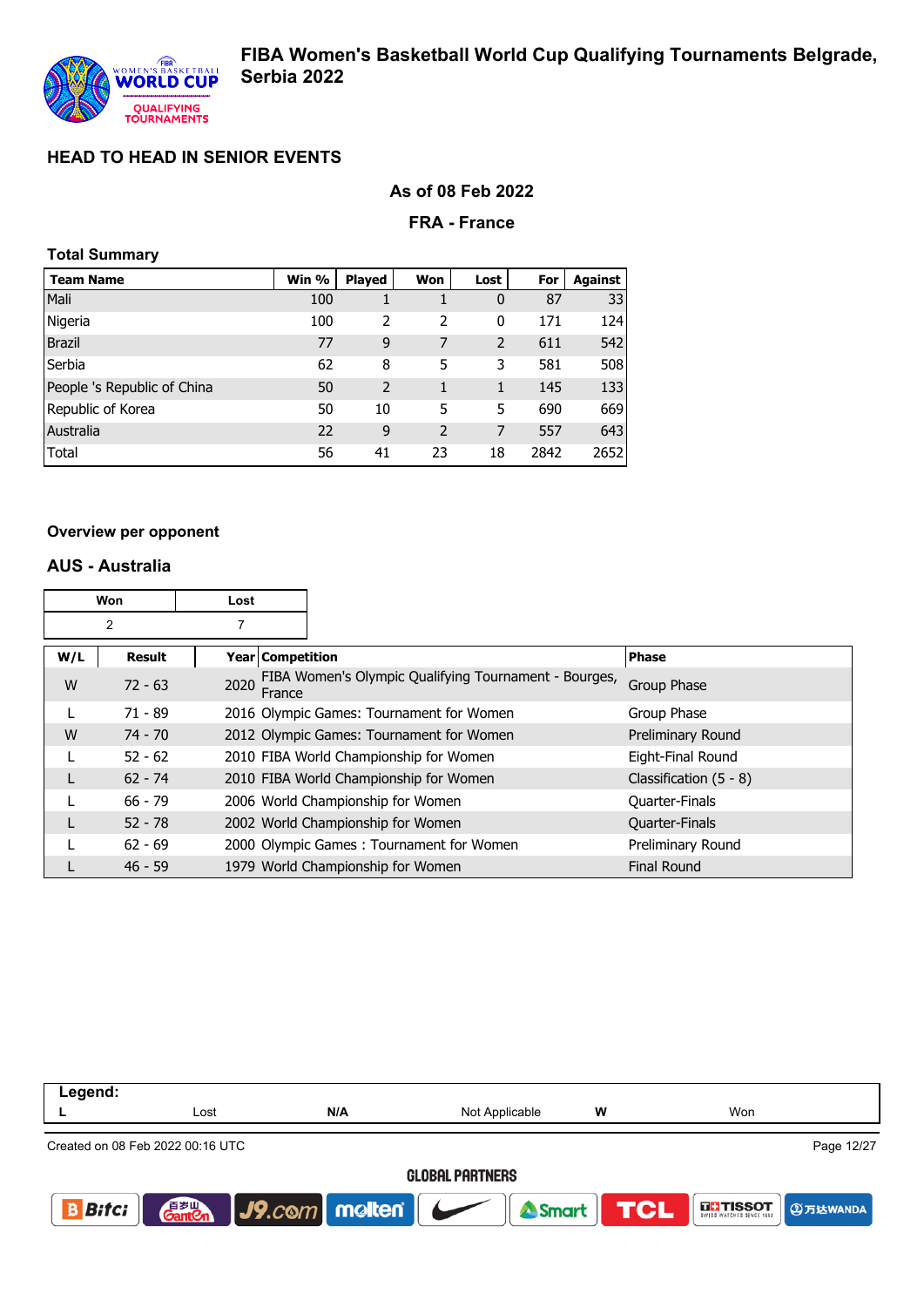## **As of 08 Feb 2022**

#### **FRA - France**

#### **BRA - Brazil**

| Won<br>Lost |           |                |                  |                                                       |                                   |
|-------------|-----------|----------------|------------------|-------------------------------------------------------|-----------------------------------|
|             |           | $\overline{2}$ |                  |                                                       |                                   |
| W/L         | Result    |                | Year Competition |                                                       | <b>Phase</b>                      |
| W           | $89 - 72$ | 2020           | France           | FIBA Women's Olympic Qualifying Tournament - Bourges, | Group Phase                       |
| W           | $74 - 64$ |                |                  | 2016 Olympic Games: Tournament for Women              | Group Phase                       |
| W           | $61 - 48$ |                |                  | 2014 FIBA World Championship for Women                | Qualifications for Quarter-Finals |
| W           | $73 - 58$ |                |                  | 2012 Olympic Games: Tournament for Women              | Preliminary Round                 |
| L           | $65 - 74$ |                |                  | 2002 World Championship for Women                     | <b>Classification Round</b>       |
| W           | $73 - 70$ |                |                  | 2000 Olympic Games: Tournament for Women              | Preliminary Round                 |
| W           | $76 - 64$ |                |                  | 1979 World Championship for Women                     | Preliminary Round                 |
|             | $51 - 55$ |                |                  | 1971 World Championship for Women                     | <b>Final Round</b>                |
| W           | $49 - 37$ |                |                  | 1953 World Championship for Women                     | <b>Final Round</b>                |

## **CHN - People 's Republic of China**

|     | Won       | Lost |                         |                                        |                   |
|-----|-----------|------|-------------------------|----------------------------------------|-------------------|
|     |           |      |                         |                                        |                   |
| W/L | Result    |      | <b>Year Competition</b> |                                        | <b>Phase</b>      |
| W   | $81 - 67$ |      |                         | 2018 FIBA Women's Basketball World Cup | Class. $5-6$      |
|     | $64 - 66$ |      |                         | 2006 World Championship for Women      | Eight-Final Round |

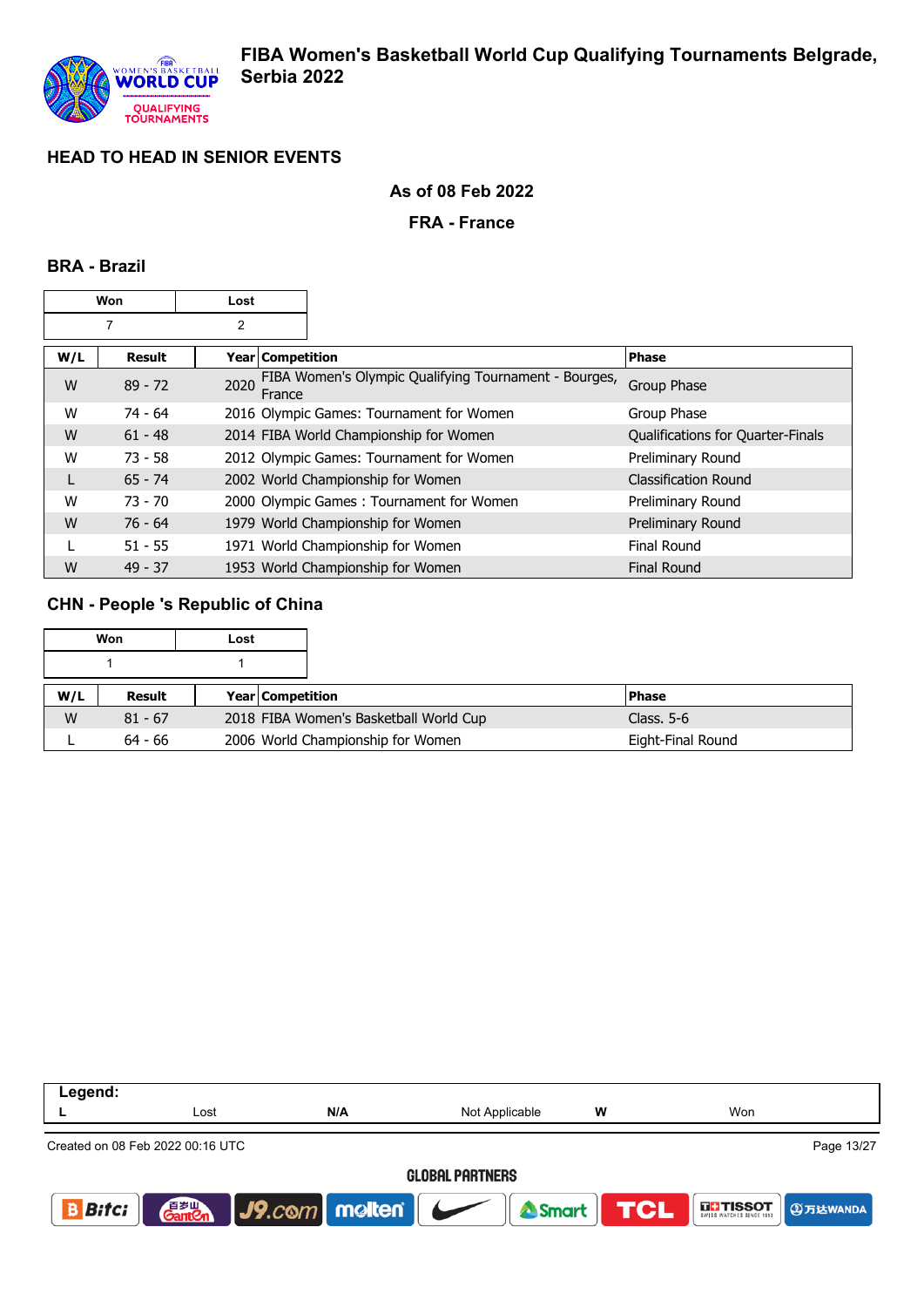

## **As of 08 Feb 2022**

## **FRA - France**

## **KOR - Republic of Korea**

| Won    |           | Lost               |                                                         |                             |
|--------|-----------|--------------------|---------------------------------------------------------|-----------------------------|
| 5<br>5 |           |                    |                                                         |                             |
| W/L    | Result    | Year   Competition |                                                         | <b>Phase</b>                |
| W      | $89 - 58$ |                    | 2018 FIBA Women's Basketball World Cup                  | Group Phase                 |
| W      | $80 - 63$ |                    | 2012 FIBA World Olympic Qualifying Tournament for Women | Quarter-Finals              |
| W      | $61 - 46$ |                    | 2010 FIBA World Championship for Women                  | Classification $(5 - 8)$    |
| W      | $90 - 80$ |                    | 2002 World Championship for Women                       | Preliminary Round           |
| L      | $59 - 68$ |                    | 2000 Olympic Games: Tournament for Women                | Quarter-Finals              |
| W      | $89 - 79$ |                    | 1994 World Championship for Women                       | Final                       |
| L      | $71 - 76$ |                    | 1979 World Championship for Women                       | Final Round                 |
|        | $51 - 62$ |                    | 1971 World Championship for Women                       | Preliminary Round           |
| L      | $47 - 72$ |                    | 1971 World Championship for Women                       | <b>Final Round</b>          |
|        | $53 - 65$ |                    | 1964 World Championship for Women                       | <b>Classification Round</b> |

#### **MLI - Mali**

|     | Won           | Lost |                  |                                                         |                   |
|-----|---------------|------|------------------|---------------------------------------------------------|-------------------|
|     |               |      |                  |                                                         |                   |
| W/L | <b>Result</b> |      | Year Competition |                                                         | <b>Phase</b>      |
| W   | $87 - 33$     |      |                  | 2012 FIBA World Olympic Qualifying Tournament for Women | Preliminary Round |

## **NGR - Nigeria**

|     | Won       | Lost |                         |                                                       |              |
|-----|-----------|------|-------------------------|-------------------------------------------------------|--------------|
|     |           |      |                         |                                                       |              |
| W/L | Result    |      | <b>Year Competition</b> |                                                       | <b>Phase</b> |
| W   | $87 - 62$ |      |                         | 2020 Tokyo 2020 Women's Olympic Basketball Tournament | Group Phase  |
| W   | $84 - 62$ |      |                         | 2018 FIBA Women's Basketball World Cup                | Class. 5-8   |

| Legend:           |                                  |                             |                        |   |                            |
|-------------------|----------------------------------|-----------------------------|------------------------|---|----------------------------|
|                   | Lost                             | N/A                         | Not Applicable         | w | Won                        |
|                   | Created on 08 Feb 2022 00:16 UTC |                             |                        |   | Page 14/27                 |
|                   |                                  |                             | <b>GLOBAL PARTNERS</b> |   |                            |
| <b>Bitci</b><br>B |                                  | <b>Ganten</b> J9.com molten | Smart TCL              |   | <b>SETTISSOT 9 万达WANDA</b> |
|                   |                                  |                             |                        |   |                            |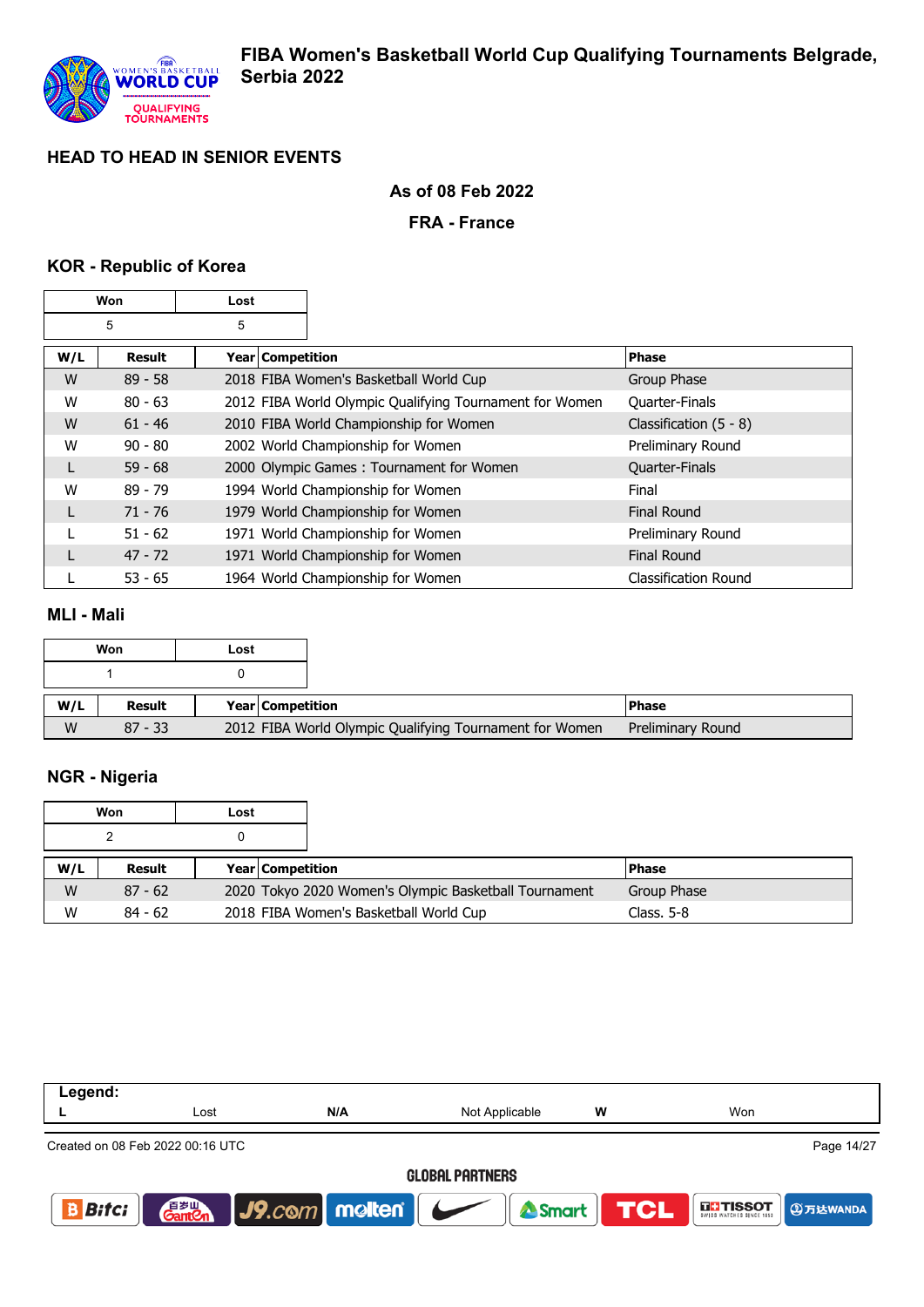## **As of 08 Feb 2022**

#### **FRA - France**

#### **SRB - Serbia**

|     | Won           | Lost                    |                                                       |                           |
|-----|---------------|-------------------------|-------------------------------------------------------|---------------------------|
|     | 5             | 3                       |                                                       |                           |
| W/L | <b>Result</b> | <b>Year Competition</b> |                                                       | <b>Phase</b>              |
|     | $54 - 63$     |                         | 2021 FIBA Women's EuroBasket                          | Final                     |
| W   | $91 - 76$     |                         | 2020 Tokyo 2020 Women's Olympic Basketball Tournament | 3rd Place Game            |
| W   | $73 - 57$     |                         | 2017 FIBA EuroBasket Women                            | Group Phase               |
|     | $63 - 70$     |                         | 2016 Olympic Games: Tournament for Women              | Women's Bronze Medal Game |
|     | $68 - 76$     | 2015 EuroBasket Women   |                                                       | Final                     |
| W   | 88 - 74       |                         | 2014 FIBA World Championship for Women                | Classification 7-8        |
| W   | $76 - 32$     | 2013 EuroBasket Women   |                                                       | <b>First Round</b>        |
| W   | $68 - 60$     | 2007 EuroBasket Women   |                                                       | Qualifying Round          |

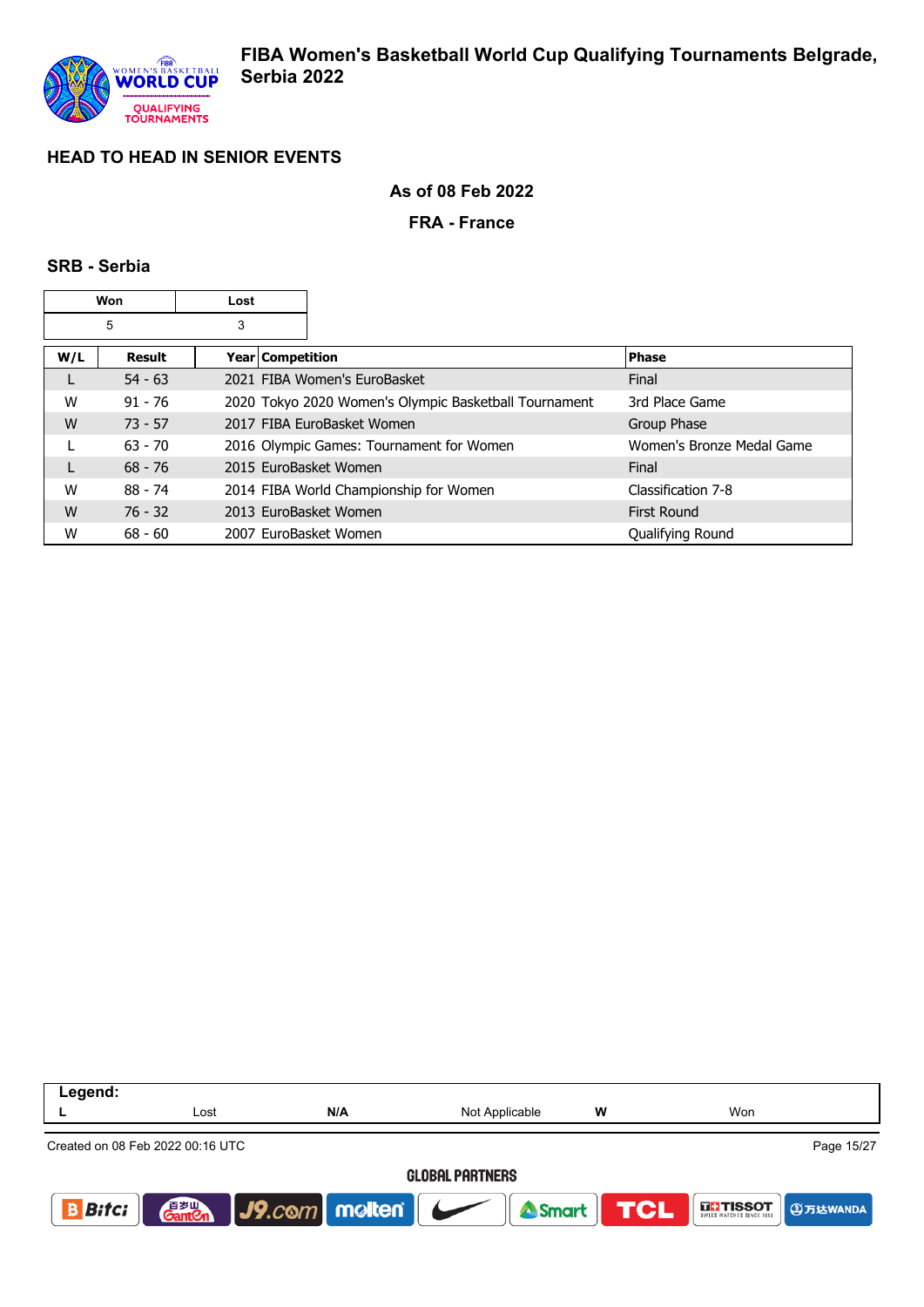### **As of 08 Feb 2022**

### **KOR - Republic of Korea**

|  | <b>Total Summary</b> |
|--|----------------------|
|--|----------------------|

| <b>Team Name</b>            | Win %       | <b>Played</b> | Won          | Lost                     | For  | Against |
|-----------------------------|-------------|---------------|--------------|--------------------------|------|---------|
| Mali                        | 100         |               |              | 0                        | 68   | 66      |
| <b>Brazil</b>               | 60          | 10            | 6            | 4                        | 718  | 737     |
| France                      | 50          | 10            | 5            | 5                        | 669  | 690     |
| People 's Republic of China | 39          | 43            | 17           | 26                       | 3012 | 3260    |
| Australia                   | 25          | 12            | 3            | 9                        | 749  | 924     |
| Nigeria                     | 0           | 2             | 0            | $\overline{\phantom{a}}$ | 133  | 138     |
| Serbia                      | $\mathbf 0$ | 1             | $\mathbf{0}$ |                          | 61   | 65      |
| Total                       | 41          | 79            | 32           | 47                       | 5410 | 5880    |

#### **Overview per opponent**

#### **AUS - Australia**

|     | Won           | Lost               |                                          |                    |
|-----|---------------|--------------------|------------------------------------------|--------------------|
|     | 3             | 9                  |                                          |                    |
| W/L | <b>Result</b> | Year   Competition |                                          | Phase              |
|     | $58 - 88$     |                    | 2021 FIBA Women's Asia Cup Division A    | 3rd Place Game     |
|     | $62 - 98$     |                    | 2019 FIBA Women's Asia Cup Division A    | 3rd Place Game     |
|     | $54 - 78$     |                    | 2017 FIBA Women's Asia Cup Division A    | Group Phase        |
|     | $64 - 81$     |                    | 2017 FIBA Women's Asia Cup Division A    | Semi Finals        |
|     | $54 - 87$     |                    | 2014 FIBA World Championship for Women   | Group Phase        |
|     | $62 - 90$     |                    | 2008 Olympic Games: Tournament Women     | Preliminary Round  |
|     | $63 - 91$     |                    | 2002 World Championship for Women        | <b>Finals</b>      |
|     | $61 - 76$     |                    | 1996 Olympic Games: Tournament for Women | Preliminary Round  |
| W   | $91 - 55$     |                    | 1988 Olympic Games: Tournament for Women | Preliminary Round  |
|     | $50 - 60$     |                    | 1986 World Championship for Women        | <b>Final Round</b> |
| W   | $54 - 48$     |                    | 1984 Olympic Games: Tournament for Women | Preliminary Round  |
| W   | 76 - 72       |                    | 1979 World Championship for Women        | <b>Final Round</b> |

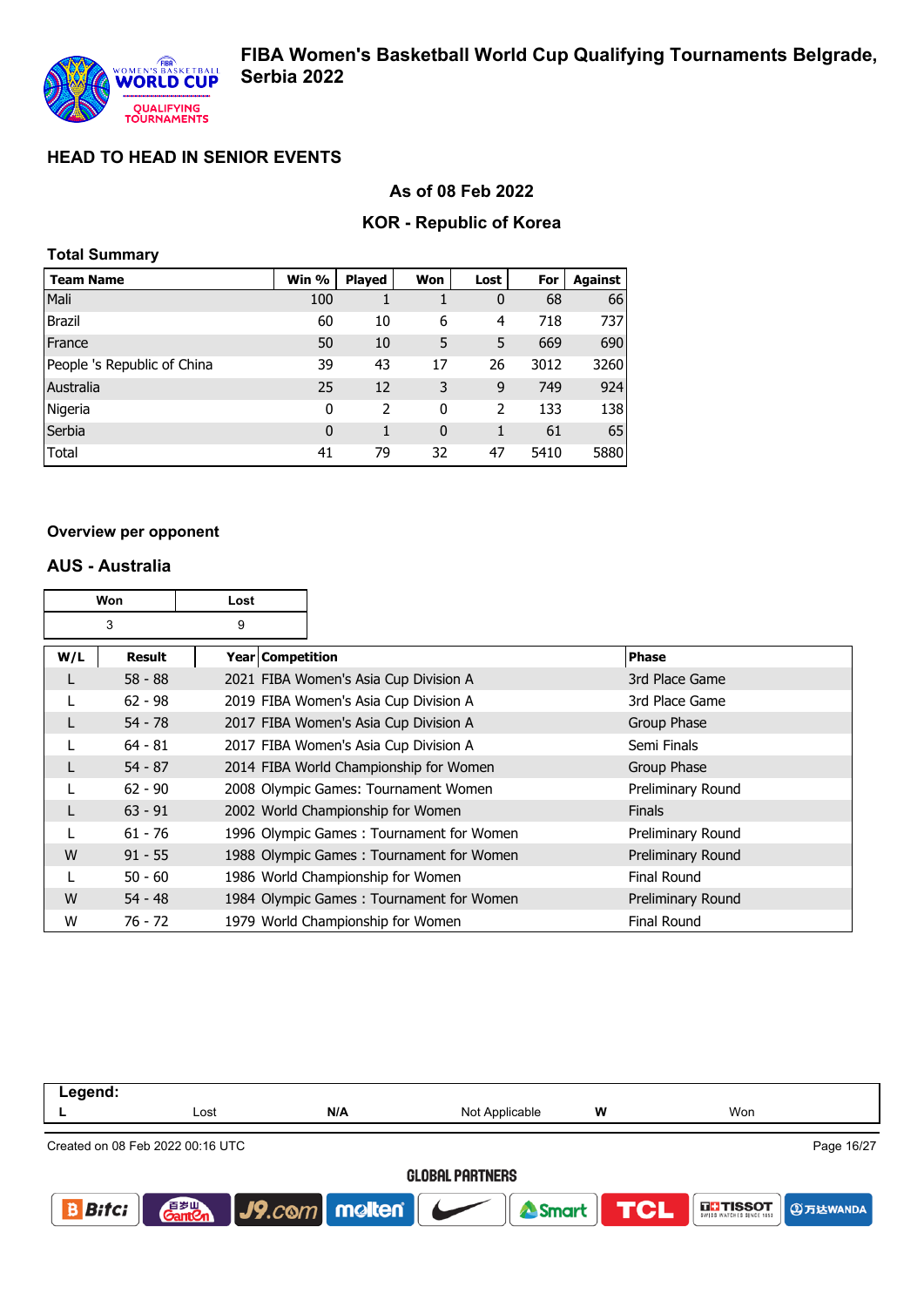

### **As of 08 Feb 2022**

## **KOR - Republic of Korea**

### **BRA - Brazil**

|     | Won        | Lost             |                                          |                    |
|-----|------------|------------------|------------------------------------------|--------------------|
|     | 6          | 4                |                                          |                    |
| W/L | Result     | Year Competition |                                          | <b>Phase</b>       |
| W   | $61 - 60$  |                  | 2010 FIBA World Championship for Women   | Preliminary Round  |
| W   | $68 - 62$  |                  | 2008 Olympic Games: Tournament Women     | Preliminary Round  |
| L   | $86 - 106$ |                  | 2006 World Championship for Women        | Preliminary Round  |
| W   | $71 - 70$  |                  | 2002 World Championship for Women        | Quarter-Finals     |
|     | $73 - 84$  |                  | 2000 Olympic Games: Tournament for Women | <b>Finals</b>      |
|     | $65 - 75$  |                  | 1998 World Championship for Women        | Preliminary Round  |
| W   | $71 - 69$  |                  | 1986 World Championship for Women        | Preliminary Round  |
| W   | $80 - 79$  |                  | 1983 World Championship for Women        | <b>Final Round</b> |
| W   | $80 - 62$  |                  | 1975 World Championship for Women        | Preliminary Round  |
|     | $63 - 70$  |                  | 1971 World Championship for Women        | <b>Final Round</b> |

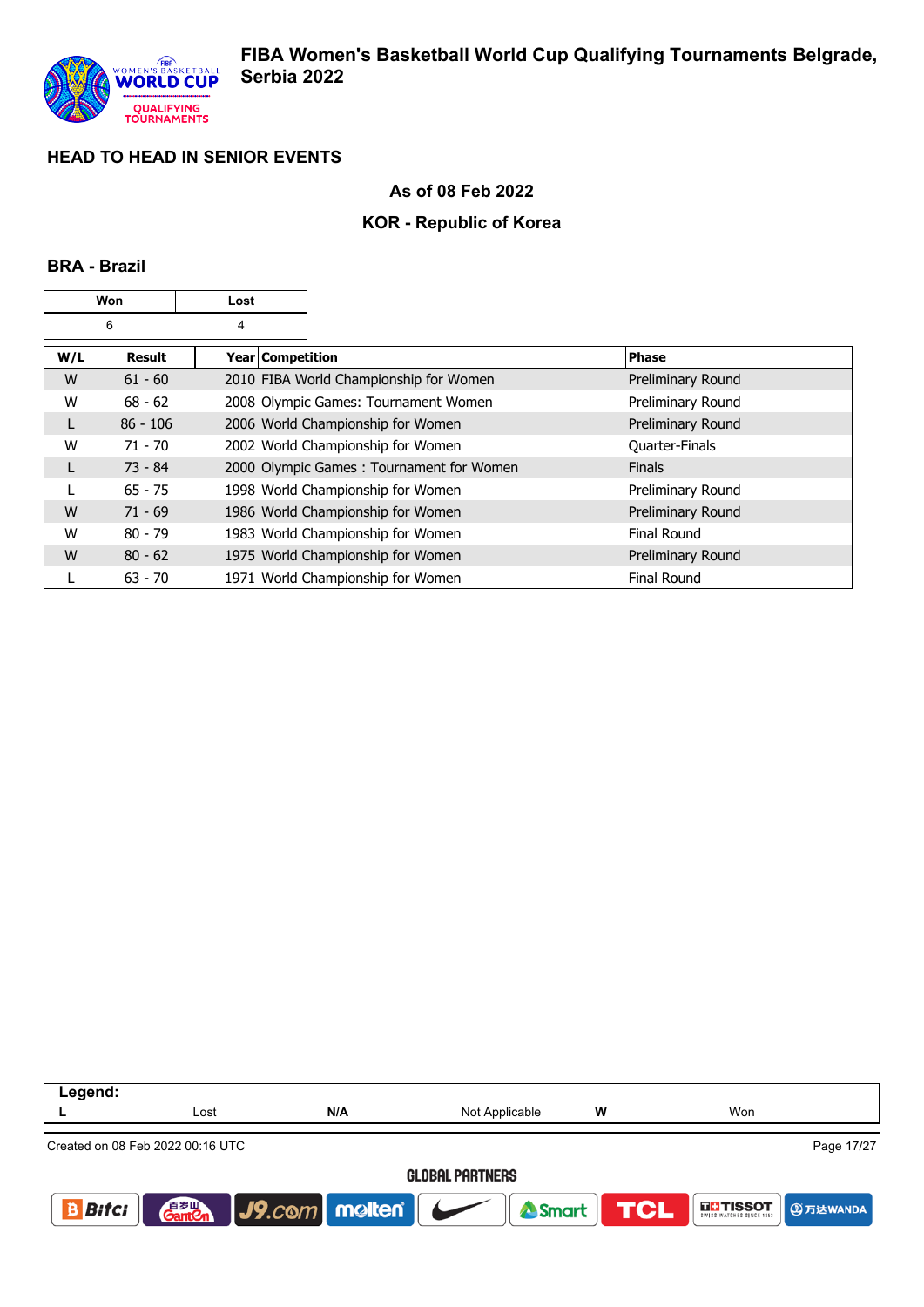

## **As of 08 Feb 2022**

## **KOR - Republic of Korea**

### **CHN - People 's Republic of China**

| Won     |                                  | Lost             |                                                       |                             |
|---------|----------------------------------|------------------|-------------------------------------------------------|-----------------------------|
|         | 17                               | 26               |                                                       |                             |
| W/L     | Result                           | Year Competition |                                                       | Phase                       |
| L       | $69 - 93$                        |                  | 2021 FIBA Women's Asia Cup Division A                 | Semi-Finals                 |
| L       | $60 - 100$                       | 2020<br>Serbia   | FIBA Women's Olympic Qualifying Tournaments Belgrade, | Group Phase                 |
| L       | $52 - 80$                        |                  | 2019 FIBA Women's Asia Cup Division A                 | Semi-Finals                 |
| L       | $51 - 75$                        |                  | 2017 FIBA Women's Asia Cup Division A                 | 3rd Place Game              |
| L       | $58 - 74$                        |                  | 2015 FIBA Asia Women's Championship                   | Group Phase                 |
| L       | $45 - 60$                        |                  | 2015 FIBA Asia Women's Championship                   | Semi-Finals                 |
| W       | $72 - 70$                        |                  | 2013 FIBA Asia Championship for Women                 | Preliminary Round           |
| w       | $71 - 66$                        |                  | 2013 FIBA Asia Championship for Women                 | Semi-Final                  |
| W       | $99 - 93$                        |                  | 2011 FIBA Asia Championship for Women                 | Preliminary Round           |
| L       | $62 - 65$                        |                  | 2011 FIBA Asia Championship for Women                 | Final                       |
| L       | $72 - 75$                        |                  | 2009 FIBA Asia Championship for Women                 | Preliminary Round           |
| L       | $71 - 91$                        |                  | 2009 FIBA Asia Championship for Women                 | Final                       |
| W       | $83 - 80$                        |                  | 2007 FIBA Asia Championship for Women                 | Preliminary Round           |
| w       | 79 - 73                          |                  | 2007 FIBA Asia Championship for Women                 | Finals                      |
| W       | $63 - 56$                        |                  | 2005 FIBA Asia Championship for Women                 | Preliminary Round           |
| L       | $67 - 73$                        |                  | 2005 FIBA Asia Championship for Women                 | Final Round                 |
| L       | $54 - 71$                        |                  | 2004 Olympic Games: Tournament for Women              | Preliminary Round           |
| w       | $80 - 77$                        |                  | 2003 Asian Championship for Women                     | Preliminary Round           |
| L       | $64 - 100$                       |                  | 2001 Asian Championship for Women                     | Preliminary Round - Level I |
| W       | $81 - 64$                        |                  | 1999 Asian Championship for Women                     | Preliminary Round - Level I |
| W       | $70 - 69$                        |                  | 1999 Asian Championship for Women                     | Semi-Finals - Level I       |
| W       | $72 - 65$                        |                  | 1997 Asian Championship for Women                     | Preliminary Round - Level I |
| L       | $71 - 85$                        |                  | 1996 Olympic Games: Tournament for Women              | Finals                      |
| w       | 78 - 73                          |                  | 1995 Asian Championship for Women                     | Preliminary Round - Level I |
| L       | $69 - 94$                        |                  | 1995 Asian Championship for Women                     | Final                       |
| L       | $71 - 82$                        |                  | 1994 Asian Championship for Women                     | Preliminary Round           |
| L       | $66 - 74$                        |                  | 1994 Asian Championship for Women                     | Finals                      |
| L       | $78 - 81$                        |                  | 1992 Asian Championship for Women                     | Preliminary Round           |
|         | $76 - 89$                        |                  | 1992 Asian Championship for Women                     | Final Round                 |
|         | $76 - 78$                        |                  | 1990 Asian Championship for Women - Preliminary Round | Group Phase                 |
| L       | $80 - 81$                        |                  | 1990 World Championship for Women                     | Classification Round        |
|         |                                  |                  |                                                       |                             |
| Legend: |                                  |                  |                                                       |                             |
| L       |                                  | Lost<br>N/A      | Not Applicable                                        | W<br>Won                    |
|         | Created on 08 Feb 2022 00:16 UTC |                  |                                                       | Page 18/27                  |

Created on 08 Feb 2022 00:16 UTC

**Cant2** 

**GLOBAL PARTNERS** 

Smart

molten®

 $J9$ . $com$ 

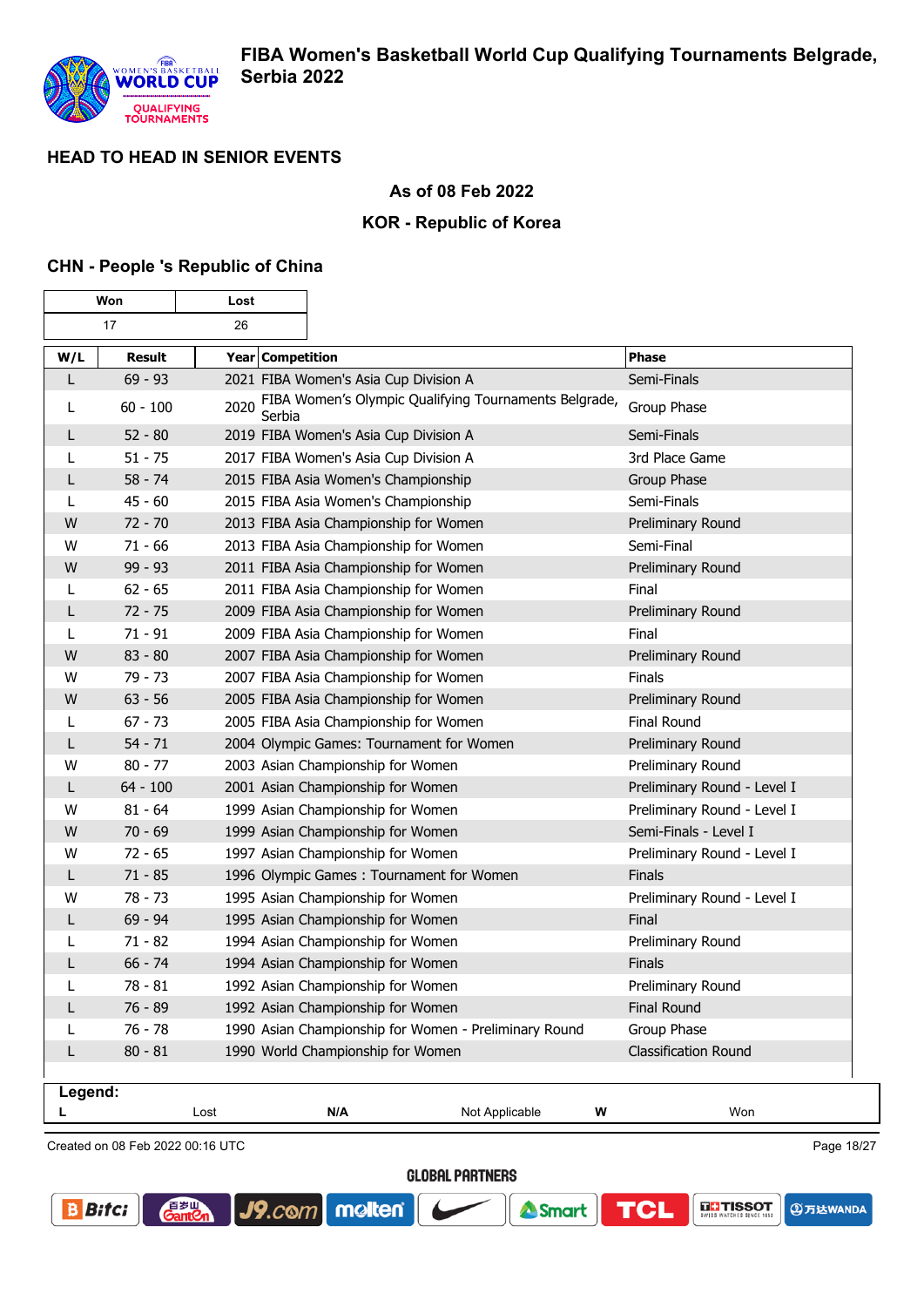

## **As of 08 Feb 2022**

## **KOR - Republic of Korea**

## **CHN - People 's Republic of China**

|   | Won        | Lost |                                                       |                    |
|---|------------|------|-------------------------------------------------------|--------------------|
|   | 17         | 26   |                                                       |                    |
| W | $73 - 72$  |      | 1988 Asian Championship for Women - Preliminary Round | Group Phase        |
| L | $95 - 97$  |      | 1988 Olympic Games: Tournament for Women              | Semi-Final Round   |
|   | $65 - 82$  |      | 1986 Asian Championship for Women                     | Final              |
|   | $59 - 76$  |      | 1984 Asian Championship for Women                     | Semi-Finals        |
| W | $62 - 61$  |      | 1984 Asian Championship for Women                     | Final Round        |
| W | $69 - 56$  |      | 1984 Olympic Games: Tournament for Women              | Preliminary Round  |
| L | $69 - 72$  |      | 1983 World Championship for Women                     | <b>Final Round</b> |
| L | $63 - 71$  |      | 1983 World Championship for Women                     | <b>Finals</b>      |
| W | $65 - 64$  |      | 1982 Asian Championship for Women                     | Final Round        |
| W | $101 - 68$ |      | 1980 Asian Championship for Women                     | <b>Final Round</b> |
| W | $63 - 61$  |      | 1978 Asian Championship for Women - Preliminary Round | Group Phase        |
|   | $68 - 73$  |      | 1976 Asian Championship for Women - Preliminary Round | Group Phase        |

## **FRA - France**

|     | Won<br>Lost |                  |                                                         |                          |
|-----|-------------|------------------|---------------------------------------------------------|--------------------------|
|     | 5           | 5                |                                                         |                          |
| W/L | Result      | Year Competition |                                                         | <b>Phase</b>             |
|     | $58 - 89$   |                  | 2018 FIBA Women's Basketball World Cup                  | Group Phase              |
|     | $63 - 80$   |                  | 2012 FIBA World Olympic Qualifying Tournament for Women | Quarter-Finals           |
|     | $46 - 61$   |                  | 2010 FIBA World Championship for Women                  | Classification $(5 - 8)$ |
|     | $80 - 90$   |                  | 2002 World Championship for Women                       | Preliminary Round        |
| W   | $68 - 59$   |                  | 2000 Olympic Games: Tournament for Women                | Quarter-Finals           |
|     | 79 - 89     |                  | 1994 World Championship for Women                       | Final                    |
| W   | $76 - 71$   |                  | 1979 World Championship for Women                       | <b>Final Round</b>       |
| W   | $62 - 51$   |                  | 1971 World Championship for Women                       | Preliminary Round        |
| W   | $72 - 47$   |                  | 1971 World Championship for Women                       | <b>Final Round</b>       |
| W   | $65 - 53$   |                  | 1964 World Championship for Women                       | Classification Round     |

| Legend:      |                                  |                             |                        |   |                                                                    |
|--------------|----------------------------------|-----------------------------|------------------------|---|--------------------------------------------------------------------|
|              | Lost                             | N/A                         | Not Applicable         | W | Won                                                                |
|              | Created on 08 Feb 2022 00:16 UTC |                             |                        |   | Page 19/27                                                         |
|              |                                  |                             | <b>GLOBAL PARTNERS</b> |   |                                                                    |
| <b>Bitci</b> |                                  | <b>Ganten</b> J9.com molten |                        |   | Smart <b>TCL</b> FITISSOT <b>TAN A SMARTING TO A SMARTING TO A</b> |
|              |                                  |                             |                        |   |                                                                    |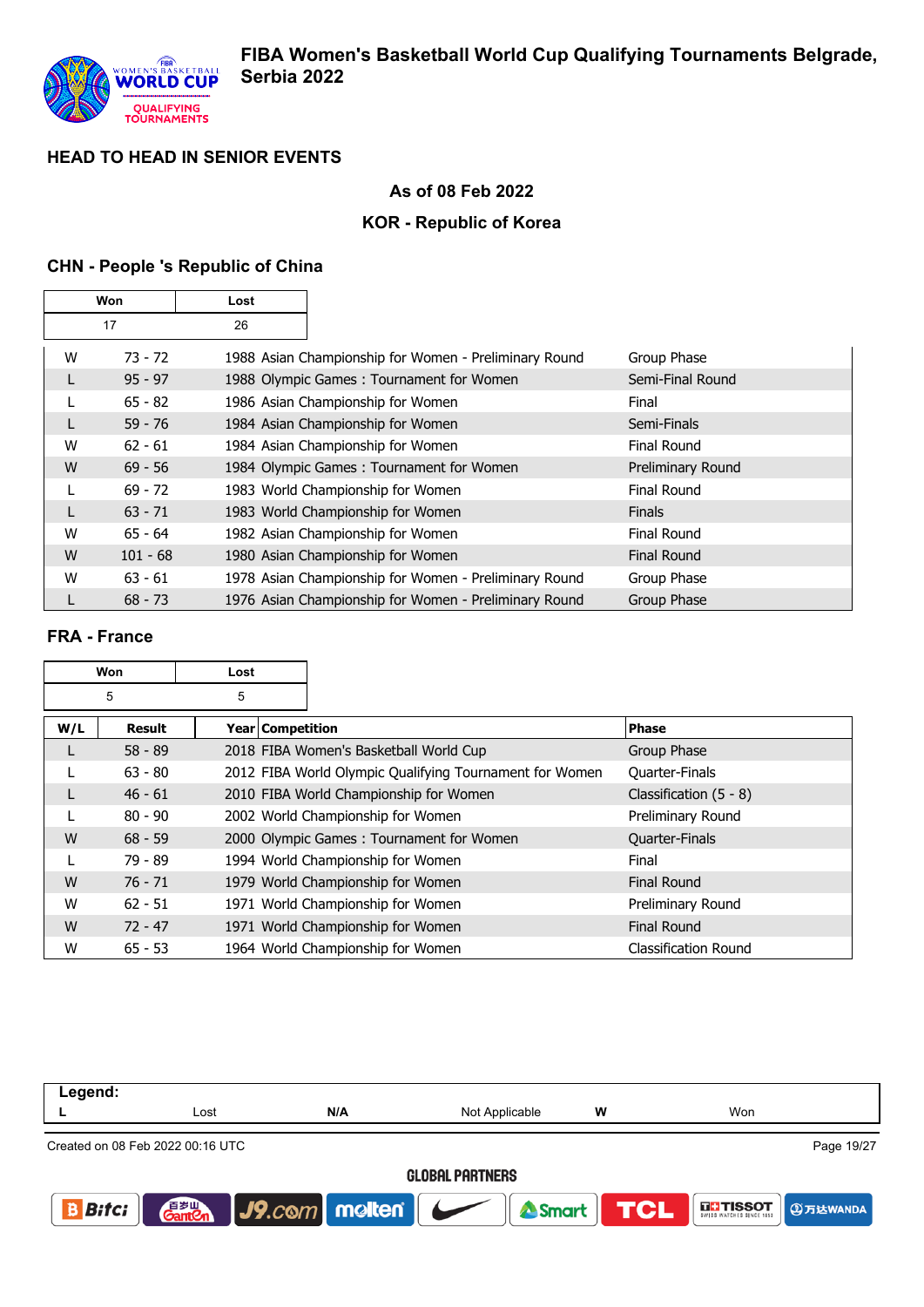

### **As of 08 Feb 2022**

## **KOR - Republic of Korea**

#### **MLI - Mali**

|     | Won       | Lost |                                        |  |
|-----|-----------|------|----------------------------------------|--|
|     |           |      |                                        |  |
| W/L | Result    |      | <b>Year Competition</b>                |  |
| W   | $68 - 66$ |      | 2010 FIBA World Championship for Women |  |

### **NGR - Nigeria**

|     | Won       | Lost |                                          |                |
|-----|-----------|------|------------------------------------------|----------------|
|     |           |      |                                          |                |
| W/L | Result    |      | <b>Year Competition</b>                  | <b>Phase</b>   |
|     | $69 - 70$ |      | 2016 FIBA Women 's Qualifying Tournament | Group Phase    |
|     | $64 - 68$ |      | 2004 Olympic Games: Tournament for Women | Classification |

#### **SRB - Serbia**

|     | Won           | Lost                                                  |  |
|-----|---------------|-------------------------------------------------------|--|
|     |               |                                                       |  |
|     |               |                                                       |  |
| W/L | <b>Result</b> | <b>Year Competition</b>                               |  |
|     | $61 - 65$     | 2020 Tokyo 2020 Women's Olympic Basketball Tournament |  |

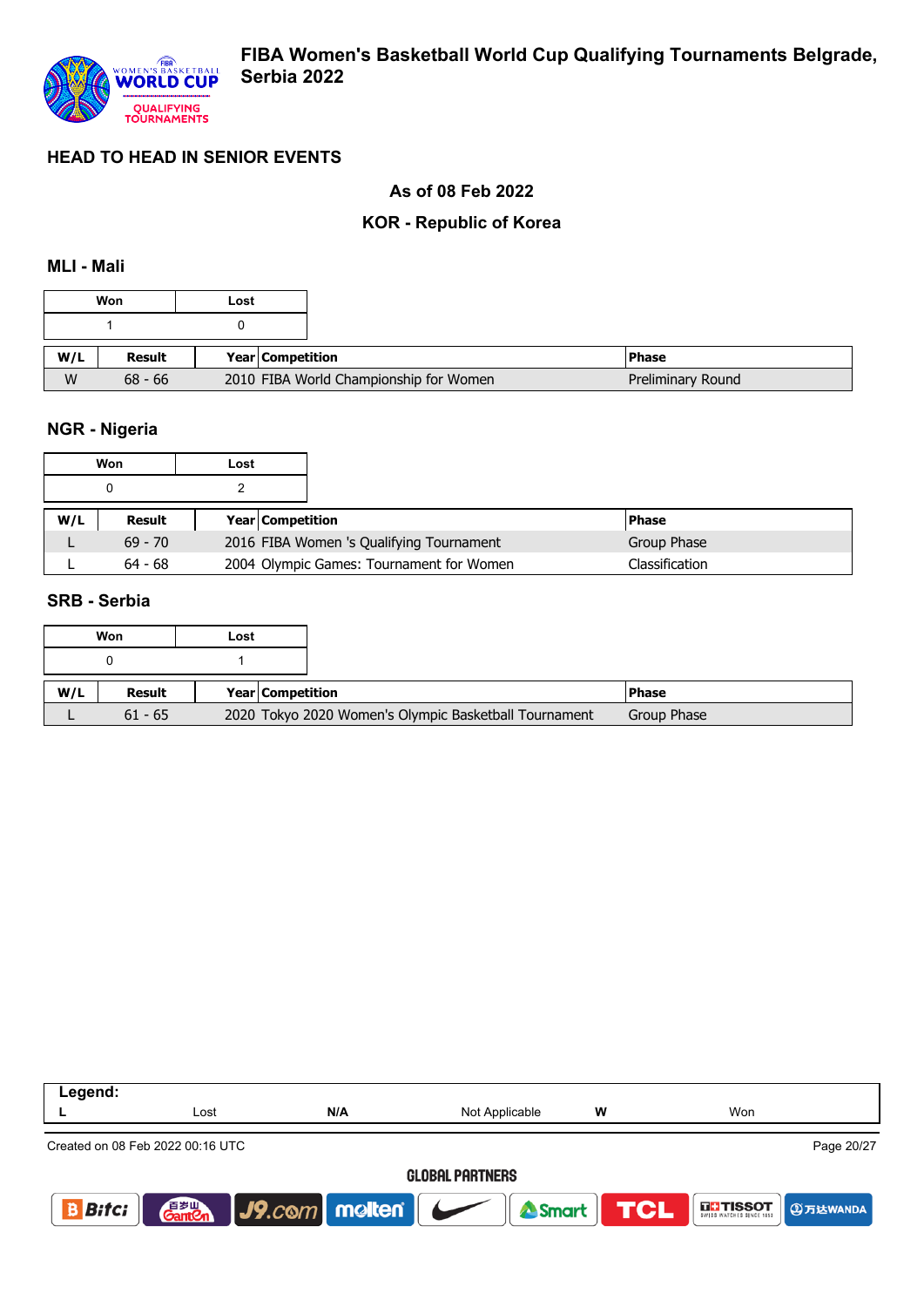

## **As of 08 Feb 2022**

**MLI - Mali**

| <b>Total Summary</b>        |       |               |              |              |             |                |  |  |  |
|-----------------------------|-------|---------------|--------------|--------------|-------------|----------------|--|--|--|
| <b>Team Name</b>            | Win % | <b>Played</b> | Won          | Lost         | For         | <b>Against</b> |  |  |  |
| Nigeria                     | 60    | 10            | 6            | 4            | 585         | 559            |  |  |  |
| <b>Brazil</b>               | 0     | 1             | 0            |              | 73          | 80             |  |  |  |
| People 's Republic of China | 0     | 1             | 0            |              | 48          | 69             |  |  |  |
| France                      | 0     |               | 0            | 1            | 33          | 87             |  |  |  |
| Republic of Korea           | 0     | 1             | $\mathbf{0}$ |              | 66          | 68             |  |  |  |
| Serbia                      | N/A   | 0             | 0            | 0            | 0           | O              |  |  |  |
| Australia                   | N/A   | 0             | $\mathbf{0}$ | $\mathbf{0}$ | $\mathbf 0$ | 0              |  |  |  |
| Total                       | 43    | 14            | 6            | 8            | 805         | 863            |  |  |  |

#### **Overview per opponent**

#### **BRA - Brazil**

|     | Won           | Lost |                                        |
|-----|---------------|------|----------------------------------------|
|     |               |      |                                        |
| W/L | <b>Result</b> |      | Year Competition                       |
|     | $73 - 80$     |      | 2010 FIBA World Championship for Women |

# **CHN - People 's Republic of China**

|     | Won       | Lost |                         |                                      |
|-----|-----------|------|-------------------------|--------------------------------------|
|     |           |      |                         |                                      |
|     |           |      |                         |                                      |
| W/L | Result    |      | <b>Year Competition</b> |                                      |
|     | $48 - 69$ |      |                         | 2008 Olympic Games: Tournament Women |

#### **FRA - France**

|     | Won       | Lost |                         |                                                         |                   |
|-----|-----------|------|-------------------------|---------------------------------------------------------|-------------------|
|     |           |      |                         |                                                         |                   |
| W/L | Result    |      | <b>Year Competition</b> |                                                         | <b>IPhase</b>     |
|     | $33 - 87$ |      |                         | 2012 FIBA World Olympic Qualifying Tournament for Women | Preliminary Round |

| Legend:                |                                  |                     |                  |   |                             |  |  |
|------------------------|----------------------------------|---------------------|------------------|---|-----------------------------|--|--|
|                        | Lost                             | N/A                 | Not Applicable   | W | Won                         |  |  |
|                        | Created on 08 Feb 2022 00:16 UTC |                     |                  |   | Page 21/27                  |  |  |
| <b>GLOBAL PARTNERS</b> |                                  |                     |                  |   |                             |  |  |
| <b>Bitci</b>           | <b>Ganten</b>                    | $J9$ . $com$ molten | <b>Smart TCL</b> |   | <b>THE TISSOT 9 万达WANDA</b> |  |  |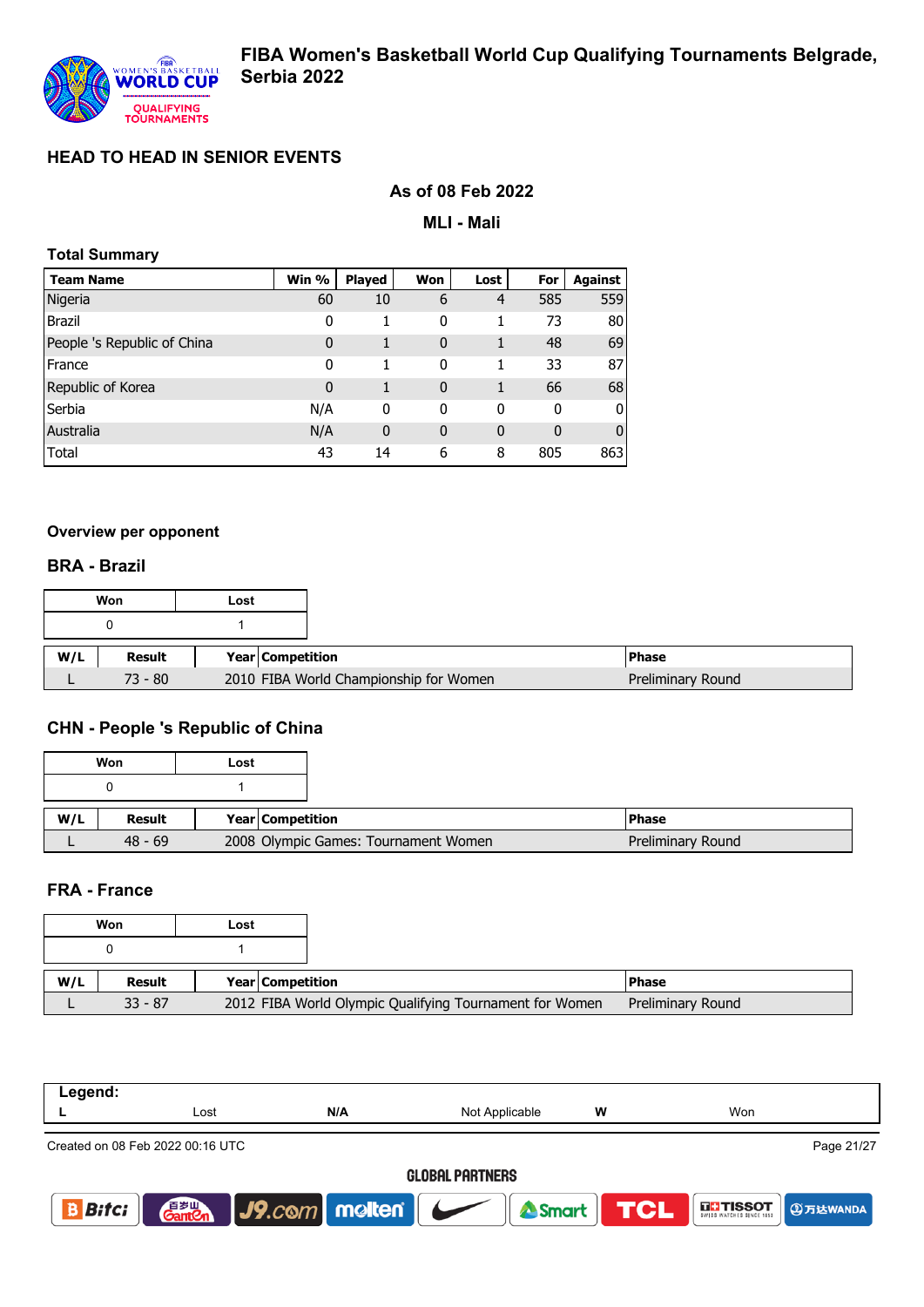

### **As of 08 Feb 2022**

**MLI - Mali**

### **KOR - Republic of Korea**

|     | Won       | Lost |                                        |                   |
|-----|-----------|------|----------------------------------------|-------------------|
|     |           |      |                                        |                   |
| W/L | Result    |      | Year Competition                       | <b>Phase</b>      |
|     | $66 - 68$ |      | 2010 FIBA World Championship for Women | Preliminary Round |

## **NGR - Nigeria**

| Won<br>Lost |           |                    |                                         |                    |
|-------------|-----------|--------------------|-----------------------------------------|--------------------|
|             | 6<br>4    |                    |                                         |                    |
| W/L         | Result    | Year   Competition |                                         | <b>Phase</b>       |
|             | $59 - 70$ |                    | 2021 FIBA Women's AfroBasket            | Final              |
|             | $58 - 79$ |                    | 2019 FIBA Women's Afrobasket            | Semi-Finals        |
|             | $47 - 48$ |                    | 2017 FIBA Women's Afrobasket            | Semi-Finals        |
| W           | $78 - 45$ |                    | 2013 FIBA Africa Championship for Women | Preliminary Round  |
| W           | $57 - 50$ |                    | 2013 FIBA Africa Championship for Women | <b>Final Round</b> |
| W           | $71 - 62$ |                    | 2011 FIBA Africa Championship for Women | Final Round        |
| W           | $41 - 37$ |                    | 2009 FIBA Africa Championship for Women | Preliminary Round  |
|             | $44 - 69$ |                    | 2005 FIBA Africa Championship for Women | Preliminary Round  |
| W           | $52 - 46$ |                    | 2003 African Championship for Women     | Preliminary Round  |
| W           | $78 - 53$ |                    | 1981 African Championship for Women     | Preliminary Round  |

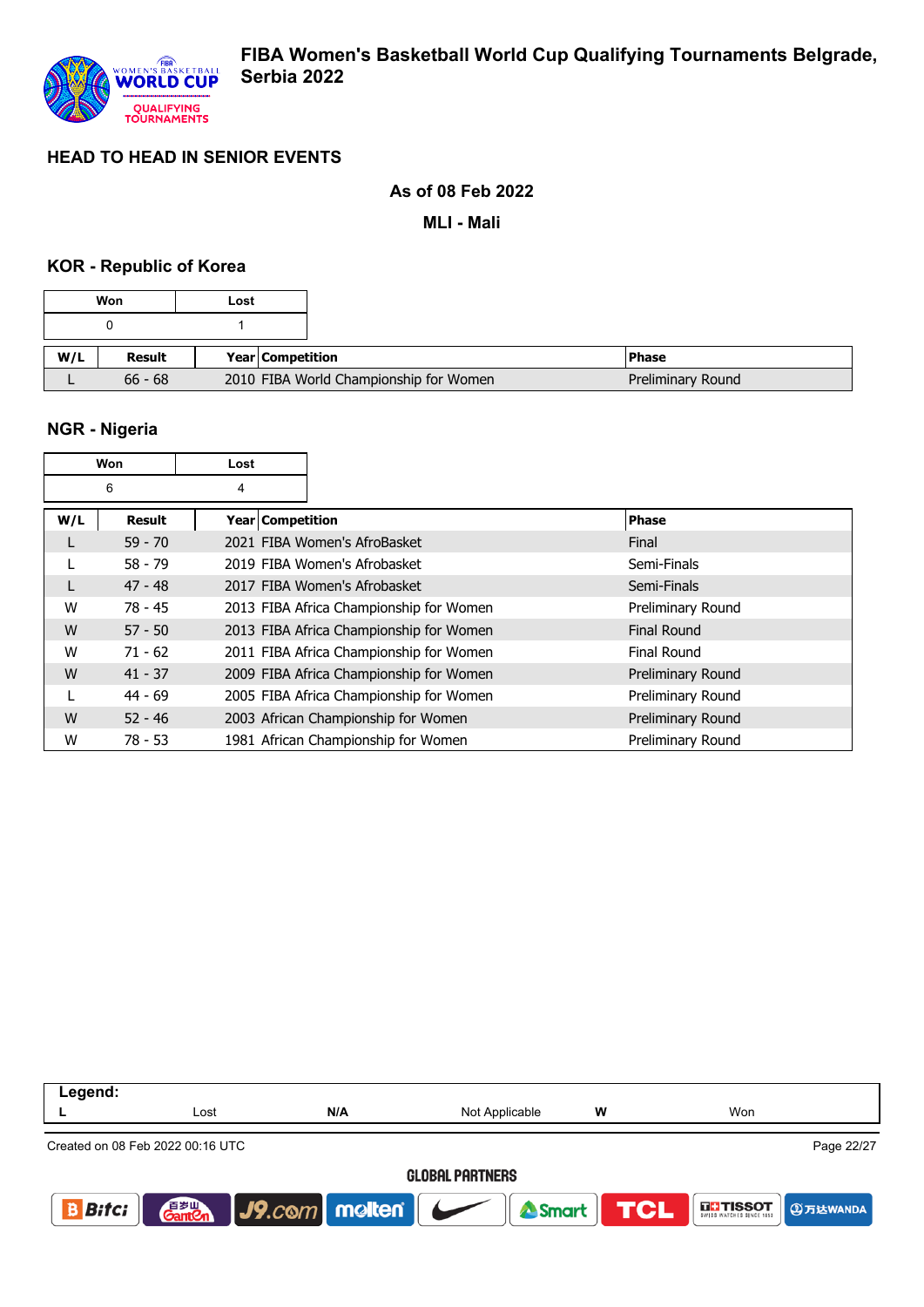

## **As of 08 Feb 2022**

#### **NGR - Nigeria**

| <b>Total Summary</b> |  |
|----------------------|--|
|----------------------|--|

| <b>Team Name</b>            | Win %        | <b>Played</b>  | Won            | Lost                     | For  | <b>Against</b> |
|-----------------------------|--------------|----------------|----------------|--------------------------|------|----------------|
| Republic of Korea           | 100          | $\overline{2}$ | $\overline{2}$ | $\mathbf{0}$             | 138  | 133            |
| Mali                        | 40           | 10             | 4              | 6                        | 559  | 585            |
| Serbia                      | $\mathbf{0}$ |                | $\mathbf 0$    |                          | 64   | 70             |
| Australia                   | 0            | 2              | 0              | $\mathcal{P}$            | 141  | 171            |
| <b>Brazil</b>               | $\mathbf{0}$ | 1              | $\mathbf{0}$   |                          | 63   | 82             |
| People 's Republic of China | 0            | 1              | 0              |                          | 59   | 71             |
| France                      | $\mathbf{0}$ | $\overline{2}$ | $\mathbf{0}$   | $\overline{\phantom{0}}$ | 124  | 171            |
| Total                       | 32           | 19             | 6              | 13                       | 1148 | 1283           |

#### **Overview per opponent**

## **AUS - Australia**

|     | Won       | Lost                    |                                          |  |                   |
|-----|-----------|-------------------------|------------------------------------------|--|-------------------|
|     |           |                         |                                          |  |                   |
| W/L | Result    | <b>Year Competition</b> |                                          |  | <b>Phase</b>      |
|     | $68 - 86$ |                         | 2018 FIBA Women's Basketball World Cup   |  | Group Phase       |
|     | $73 - 85$ |                         | 2004 Olympic Games: Tournament for Women |  | Preliminary Round |

## **BRA - Brazil**

|     | Won       | Lost |                  |                                          |                   |
|-----|-----------|------|------------------|------------------------------------------|-------------------|
|     |           |      |                  |                                          |                   |
| W/L | Result    |      | Year Competition |                                          | <b>Phase</b>      |
|     | $63 - 82$ |      |                  | 2004 Olympic Games: Tournament for Women | Preliminary Round |

# **CHN - People 's Republic of China**

|     | Won       | Lost             |                                   |  |
|-----|-----------|------------------|-----------------------------------|--|
|     |           |                  |                                   |  |
| W/L | Result    | Year Competition |                                   |  |
|     | $59 - 71$ |                  | 2006 World Championship for Women |  |

| Legend:      |                                  |               |                        |            |                                           |
|--------------|----------------------------------|---------------|------------------------|------------|-------------------------------------------|
|              | Lost                             | N/A           | Not Applicable         | w          | Won                                       |
|              | Created on 08 Feb 2022 00:16 UTC |               |                        |            | Page 23/27                                |
|              |                                  |               | <b>GLOBAL PARTNERS</b> |            |                                           |
| <b>Bitci</b> | <b>Gant</b> en                   | J9.com molten | Smart                  | <b>TCL</b> | <b>GETISSOT</b><br>WISS WATCHES SINCE 195 |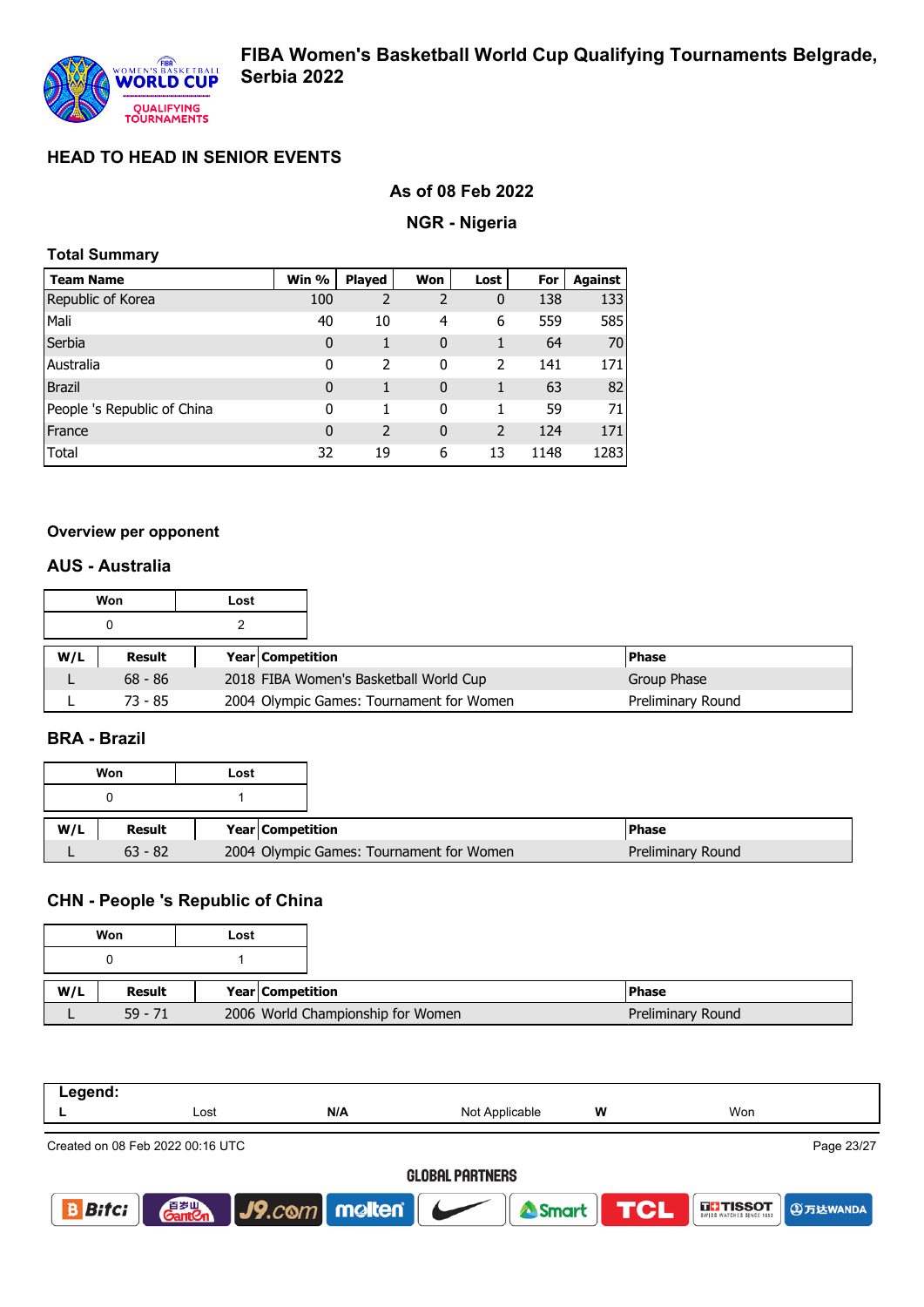### **As of 08 Feb 2022**

**NGR - Nigeria**

### **FRA - France**

|     | Won       | Lost |                         |                                                       |               |
|-----|-----------|------|-------------------------|-------------------------------------------------------|---------------|
|     |           |      |                         |                                                       |               |
| W/L | Result    |      | <b>Year Competition</b> |                                                       | <b>IPhase</b> |
|     | $62 - 87$ |      |                         | 2020 Tokyo 2020 Women's Olympic Basketball Tournament | Group Phase   |
|     | $62 - 84$ |      |                         | 2018 FIBA Women's Basketball World Cup                | Class. $5-8$  |

# **KOR - Republic of Korea**

|     | Won       | Lost |                         |                                          |                |
|-----|-----------|------|-------------------------|------------------------------------------|----------------|
|     |           |      |                         |                                          |                |
| W/L | Result    |      | <b>Year Competition</b> |                                          | <b>Phase</b>   |
| W   | $70 - 69$ |      |                         | 2016 FIBA Women 's Qualifying Tournament | Group Phase    |
| W   | $68 - 64$ |      |                         | 2004 Olympic Games: Tournament for Women | Classification |

### **MLI - Mali**

|     | Won       | Lost               |                                         |                   |
|-----|-----------|--------------------|-----------------------------------------|-------------------|
|     | 4         | 6                  |                                         |                   |
| W/L | Result    | Year   Competition |                                         | <b>Phase</b>      |
| W   | $70 - 59$ |                    | 2021 FIBA Women's AfroBasket            | Final             |
| W   | $79 - 58$ |                    | 2019 FIBA Women's Afrobasket            | Semi-Finals       |
| W   | $48 - 47$ |                    | 2017 FIBA Women's Afrobasket            | Semi-Finals       |
|     | $45 - 78$ |                    | 2013 FIBA Africa Championship for Women | Preliminary Round |
|     | $50 - 57$ |                    | 2013 FIBA Africa Championship for Women | Final Round       |
|     | $62 - 71$ |                    | 2011 FIBA Africa Championship for Women | Final Round       |
|     | $37 - 41$ |                    | 2009 FIBA Africa Championship for Women | Preliminary Round |
| W   | $69 - 44$ |                    | 2005 FIBA Africa Championship for Women | Preliminary Round |
|     | $46 - 52$ |                    | 2003 African Championship for Women     | Preliminary Round |
|     | $53 - 78$ |                    | 1981 African Championship for Women     | Preliminary Round |

| Legend:      |                                  |               |                        |   |                             |
|--------------|----------------------------------|---------------|------------------------|---|-----------------------------|
|              | Lost                             | N/A           | Not Applicable         | w | Won                         |
|              | Created on 08 Feb 2022 00:16 UTC |               |                        |   | Page 24/27                  |
|              |                                  |               | <b>GLOBAL PARTNERS</b> |   |                             |
| <b>Bitci</b> | 音罗皿<br><b>Ganten</b>             | J9.com molten | Smart TCL              |   | <b>THE TISSOT ① 万达WANDA</b> |
|              |                                  |               |                        |   |                             |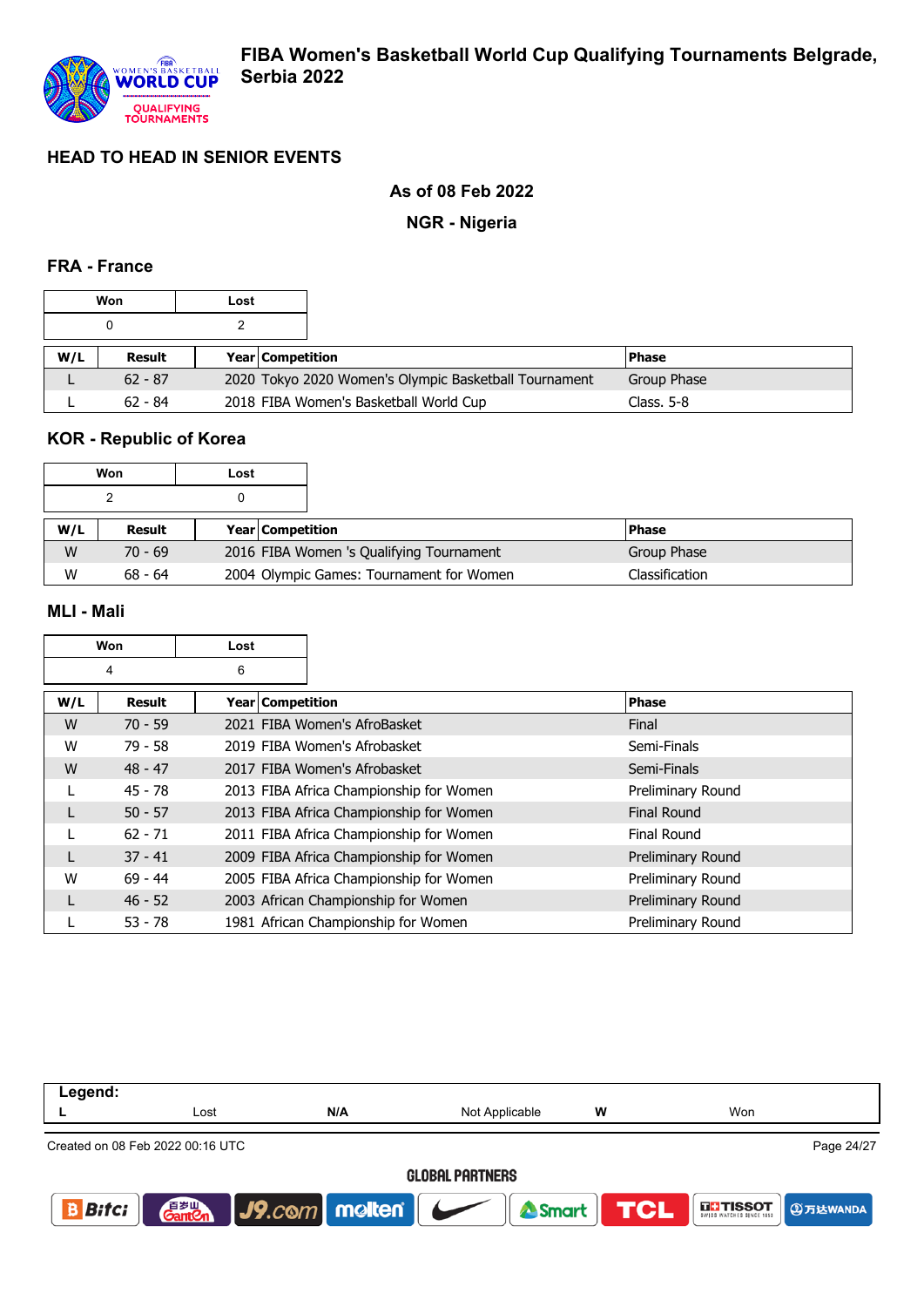

### **As of 08 Feb 2022**

**NGR - Nigeria**

### **SRB - Serbia**

|     | Won           | Lost |                         |                                                                        |               |
|-----|---------------|------|-------------------------|------------------------------------------------------------------------|---------------|
|     |               |      |                         |                                                                        |               |
| W/L | <b>Result</b> |      | <b>Year Competition</b> |                                                                        | <b>IPhase</b> |
|     | $64 - 70$     |      |                         | 2020 FIBA Women's Olympic Qualifying Tournaments Belgrade, Group Phase |               |

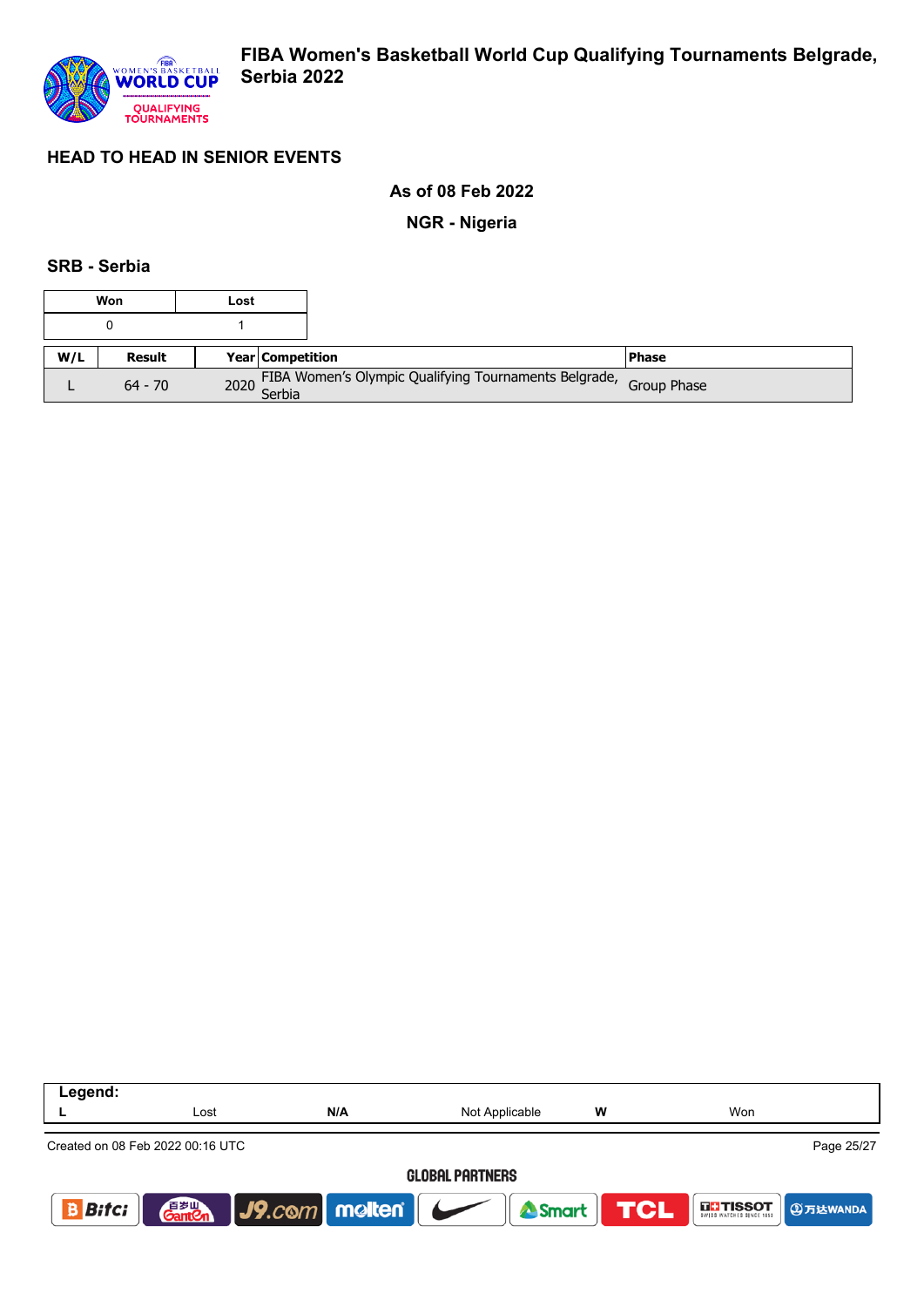### **As of 08 Feb 2022**

**SRB - Serbia**

| <b>Total Summary</b>        |       |                |              |      |      |                |
|-----------------------------|-------|----------------|--------------|------|------|----------------|
| <b>Team Name</b>            | Win % | <b>Played</b>  | Won          | Lost | For  | <b>Against</b> |
| Australia                   | 100   |                |              | 0    | 73   | 71             |
| Republic of Korea           | 100   | 1              | 1            | 0    | 65   | 61             |
| Nigeria                     | 100   | 1              |              | 0    | 70   | 64             |
| People 's Republic of China | 75    | $\overline{a}$ | 3            |      | 291  | 290            |
| France                      | 37    | 8              | 3            | 5    | 508  | 581            |
| <b>Brazil</b>               | N/A   | 0              | 0            | 0    | 0    | O              |
| Mali                        | N/A   | $\bf{0}$       | $\mathbf{0}$ | 0    | 0    | 0              |
| Total                       | 60    | 15             | 9            | 6    | 1007 | 1067           |

#### **Overview per opponent**

#### **AUS - Australia**

|     | Won       | Lost |                                          |                       |
|-----|-----------|------|------------------------------------------|-----------------------|
|     |           |      |                                          |                       |
| W/L | Result    |      | Year Competition                         | <b>Phase</b>          |
| W   | $73 - 71$ |      | 2016 Olympic Games: Tournament for Women | <b>Quarter-Finals</b> |

### **CHN - People 's Republic of China**

|     | Won       | Lost             |                                                       |                    |
|-----|-----------|------------------|-------------------------------------------------------|--------------------|
|     | 3         |                  |                                                       |                    |
| W/L | Result    | Year Competition |                                                       | <b>Phase</b>       |
| W   | $77 - 70$ |                  | 2020 Tokyo 2020 Women's Olympic Basketball Tournament | Quarter-Finals     |
| W   | $80 - 72$ |                  | 2016 Olympic Games: Tournament for Women              | Group Phase        |
| W   | $65 - 63$ |                  | 2014 FIBA World Championship for Women                | Group Phase        |
|     | $69 - 85$ |                  | 2014 FIBA World Championship for Women                | Classification 5-8 |